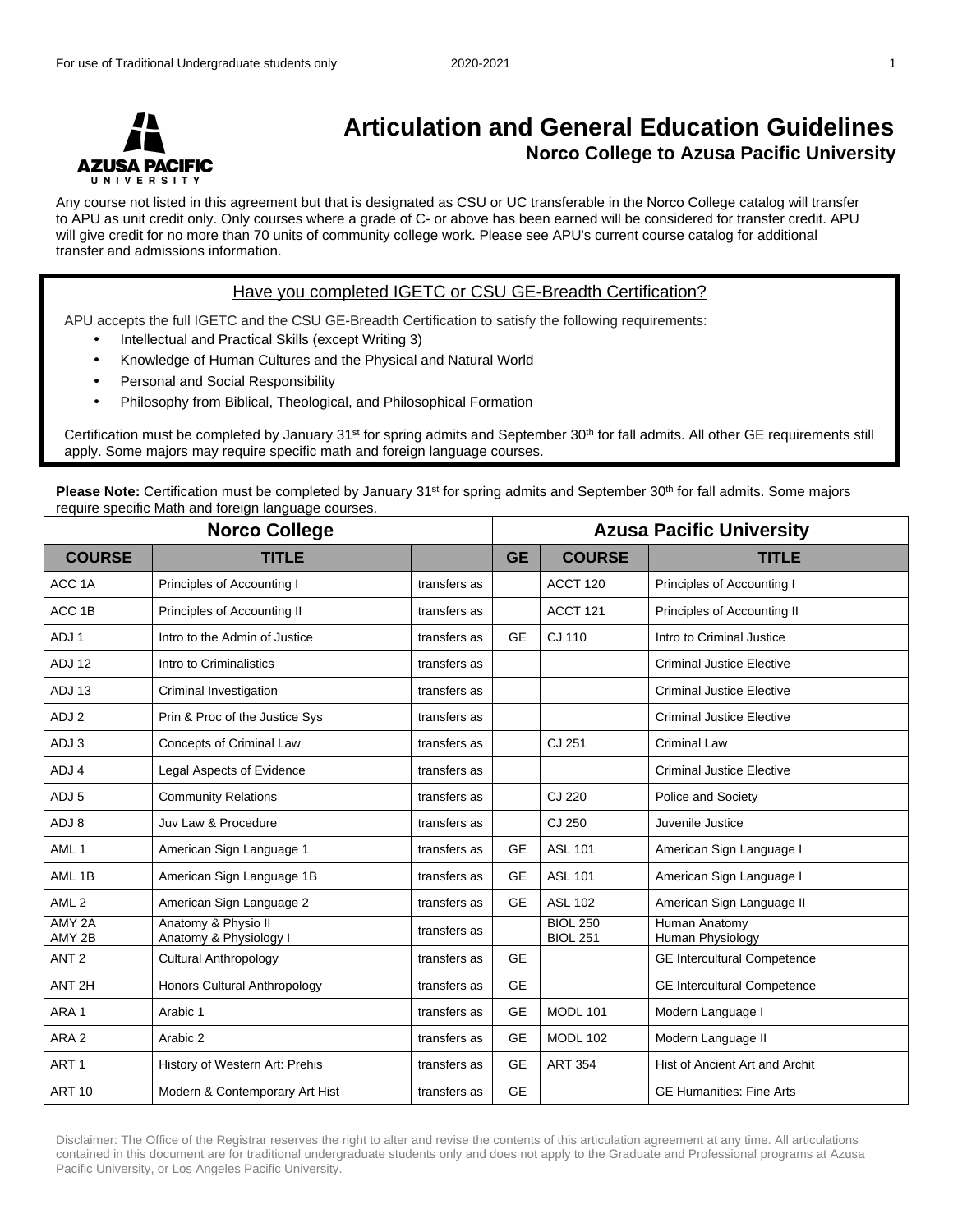| <b>Norco College</b>           |                                                                  |              | <b>Azusa Pacific University</b> |                                    |                                         |  |
|--------------------------------|------------------------------------------------------------------|--------------|---------------------------------|------------------------------------|-----------------------------------------|--|
| <b>COURSE</b>                  | <b>TITLE</b>                                                     |              | <b>GE</b>                       | <b>COURSE</b>                      | <b>TITLE</b>                            |  |
| <b>ART 12</b>                  | Asian Art History                                                | transfers as | <b>GE</b>                       |                                    | <b>GE Humanities: Fine Arts</b>         |  |
| <b>ART 15</b>                  | <b>Beginning Ceramics</b>                                        | transfers as | <b>GE</b>                       | <b>ART 105</b>                     | Ceramics I                              |  |
| <b>ART 16</b>                  | Intermediate Ceramics                                            | transfers as |                                 | <b>ART 206</b>                     | Ceramics II                             |  |
| <b>ART 17</b>                  | <b>Beginning Drawing</b>                                         | transfers as | <b>GE</b>                       | <b>ART 145</b>                     | Drawing I                               |  |
| <b>ART 18</b>                  | Intermediate Drawing                                             | transfers as |                                 | <b>ART 240</b>                     | Drawing & Painting II                   |  |
| ART <sub>1H</sub>              | Hon His of W Art: Pre, Anc, Me                                   | transfers as | <b>GE</b>                       |                                    | <b>GE Humanities: Fine Arts</b>         |  |
| ART <sub>2</sub>               | History of Western Art: Renais                                   | transfers as | GE                              | <b>ART 362</b>                     | Hist of Ren to Rococo Art/Arch          |  |
| <b>ART 20</b>                  | <b>Beginning Sculpture</b>                                       | transfers as |                                 | <b>ART 170</b>                     | Sculpture I                             |  |
| <b>ART 21</b>                  | Intermediate Sculpture                                           | transfers as |                                 | <b>ART 270</b>                     | Sculpture II                            |  |
| <b>ART 22</b>                  | <b>Basic Design</b>                                              | transfers as |                                 | <b>ART 130</b>                     | <b>Two-Dimensional Design</b>           |  |
| <b>ART 23</b>                  | Design & Color                                                   | transfers as |                                 | <b>ART 130</b>                     | <b>Two-Dimensional Design</b>           |  |
| <b>ART 24</b>                  | Three Dimensional Design                                         | transfers as |                                 | <b>ART 135</b>                     | Three-Dimensional Design                |  |
| <b>ART 26</b>                  | <b>Beginning Painting</b>                                        | transfers as |                                 | <b>ART 146</b>                     | Painting I                              |  |
| ART <sub>2H</sub>              | Honors Hist of Western Art: Re                                   | transfers as | <b>GE</b>                       | <b>ART 362</b>                     | Hist of Ren to Rococo Art/Arch          |  |
| <b>ART 30</b>                  | Printmaking                                                      | transfers as |                                 | <b>ART 210</b>                     | Printmaking: Relief                     |  |
| ART 30A                        | Printmaking- Introduction                                        | transfers as |                                 | <b>ART 210</b>                     | Printmaking: Relief                     |  |
| ART 40A                        | Figure Drawing: Intro                                            | transfers as |                                 | <b>ART 230</b>                     | <b>Figurative Lab</b>                   |  |
| ART <sub>5</sub>               | History of Non-Western Art                                       | transfers as | <b>GE</b>                       |                                    | <b>GE Humanities: Fine Arts</b>         |  |
| ART <sub>6</sub>               | Art Appreciation                                                 | transfers as | <b>GE</b>                       | <b>ART 150</b>                     | Introduction to Art                     |  |
| ART 6H                         | Honors Art Appreciation                                          | transfers as | <b>GE</b>                       | <b>ART 150</b>                     | Introduction to Art                     |  |
| ART <sub>7</sub>               | Women Artists in History                                         | transfers as | <b>GE</b>                       |                                    | <b>GE Humanities: Fine Arts</b>         |  |
| ART 8                          | <b>Mexican Art History</b>                                       | transfers as | <b>GE</b>                       |                                    | <b>GE Humanities: Fine Arts</b>         |  |
| ART <sub>9</sub>               | African Art History                                              | transfers as | <b>GE</b>                       |                                    | <b>GE Humanities: Fine Arts</b>         |  |
| ASL <sub>1</sub>               | American Sign Language I                                         | transfers as | <b>GE</b>                       | <b>ASL 101</b>                     | American Sign Language I                |  |
| ASL <sub>2</sub>               | American Sign Language II                                        | transfers as | GE                              | <b>ASL 102</b>                     | American Sign Language II               |  |
| ASL <sub>3</sub>               | American Sign Language                                           | transfers as | <b>GE</b>                       |                                    | GE Foreign Language 3rd Qtr             |  |
| ASL <sub>4</sub>               | American Sign Language IV                                        | transfers as | <b>GE</b>                       |                                    | GE Foreign Language 4th Qtr             |  |
| BIO <sub>1</sub>               | General Biology                                                  | transfers as | <b>GE</b>                       | <b>BIOL 101</b>                    | <b>Biology and Society</b>              |  |
| <b>BIO 11</b>                  | Intro to Molecular & Cell Biol                                   | transfers as | <b>GE</b>                       |                                    | <b>GE Natural Sciences</b>              |  |
| <b>BIO 11</b><br><b>BIO 12</b> | Intro to Molecular & Cell Biol<br>Intro to Organismal & Populati | transfers as | <b>GE</b>                       | <b>BIOL 151</b><br><b>BIOL 152</b> | General Biology I<br>General Biology II |  |
| <b>BIO 12</b>                  | Intro to Organismal & Populati                                   | transfers as | <b>GE</b>                       |                                    | <b>GE Natural Sciences</b>              |  |
| <b>BIO 17</b>                  | Human Biology                                                    | transfers as | <b>GE</b>                       |                                    | <b>GE Natural Sciences</b>              |  |
| BIO 1H                         | <b>Honors General Biology</b>                                    | transfers as | <b>GE</b>                       | <b>BIOL 101</b>                    | <b>Biology and Society</b>              |  |
| BIO <sub>2</sub> A             | Invertebrate Zoology                                             | transfers as | <b>GE</b>                       |                                    | <b>GE Natural Sciences</b>              |  |
| BIO 2B                         | Vertebrate Zoology                                               | transfers as | <b>GE</b>                       |                                    | <b>GE Natural Sciences</b>              |  |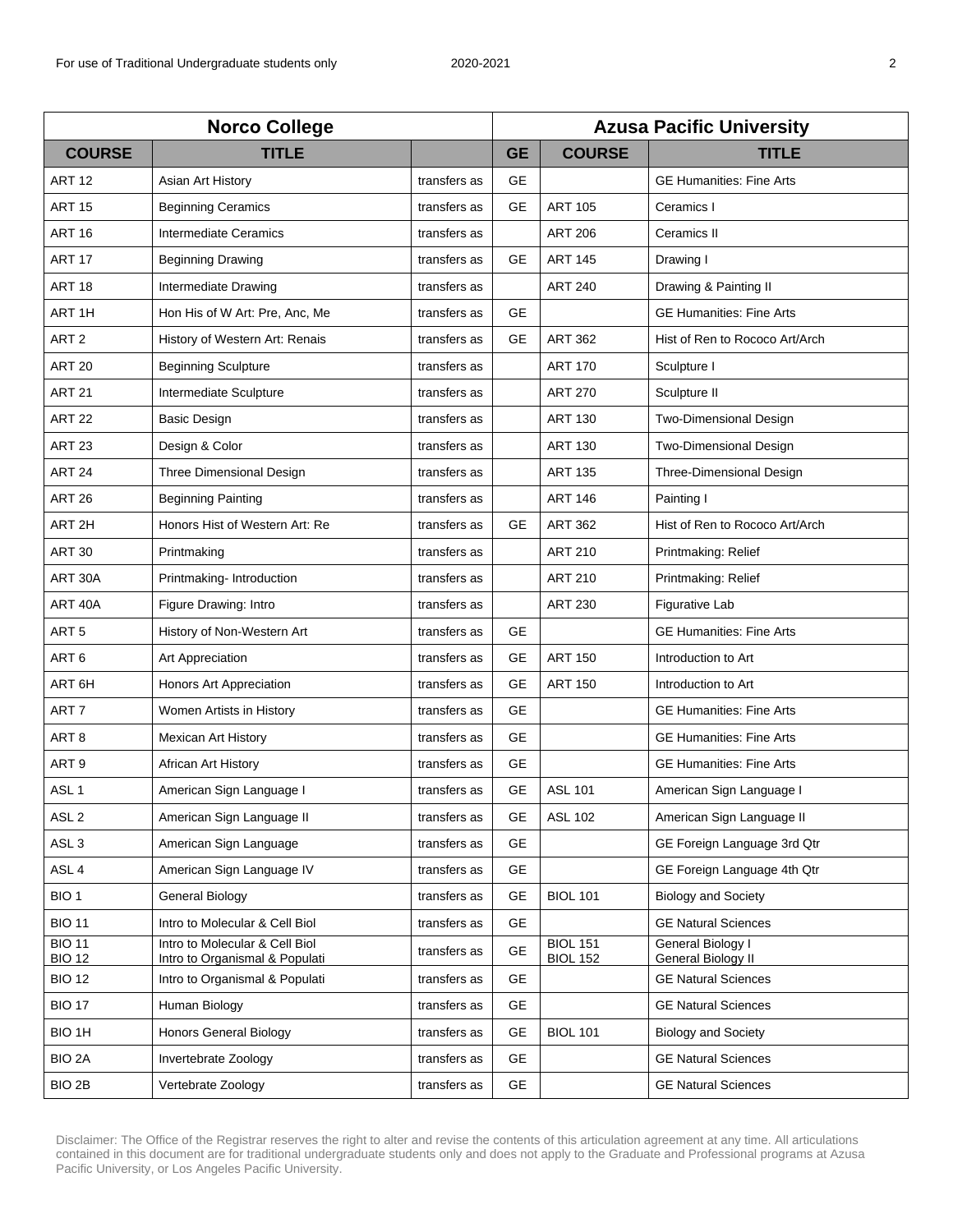| <b>Norco College</b>                 |                                                                |              | <b>Azusa Pacific University</b>    |                                                                      |                                                                                                                          |  |
|--------------------------------------|----------------------------------------------------------------|--------------|------------------------------------|----------------------------------------------------------------------|--------------------------------------------------------------------------------------------------------------------------|--|
| <b>COURSE</b>                        | <b>TITLE</b>                                                   |              | <b>GE</b>                          | <b>COURSE</b>                                                        | <b>TITLE</b>                                                                                                             |  |
| BIO <sub>3</sub>                     | <b>Field Botany</b>                                            | transfers as | <b>GE</b>                          |                                                                      | <b>GE Natural Sciences</b>                                                                                               |  |
| BIO <sub>4</sub>                     | Human Biology                                                  | transfers as | <b>GE</b>                          |                                                                      | <b>GE Natural Sciences</b>                                                                                               |  |
| BIO <sub>5</sub>                     | General Botany                                                 | transfers as | <b>GE</b>                          |                                                                      | <b>GE Natural Sciences</b>                                                                                               |  |
| <b>BIO 50A</b><br><b>BIO 50B</b>     | Anatomy & Physiology I<br>Anatomy & Physiology II              | transfers as |                                    | <b>BIOL 250</b><br><b>BIOL 251</b>                                   | Human Anatomy<br>Human Physiology                                                                                        |  |
| <b>BIO 55</b>                        | Microbiology                                                   | transfers as |                                    | <b>BIOL 220</b>                                                      | General Microbiology                                                                                                     |  |
| BIO <sub>6</sub>                     | Intro to Zoology                                               | transfers as | <b>GE</b>                          |                                                                      | <b>GE Natural Sciences</b>                                                                                               |  |
| <b>BIO 60</b>                        | Intro to Molecular & Cell Biol                                 | transfers as | <b>GE</b>                          |                                                                      | <b>GE Natural Sciences</b>                                                                                               |  |
| <b>BIO 61</b>                        | Intro to Organismal & Pop Biol                                 | transfers as | <b>GE</b>                          |                                                                      | <b>GE Natural Sciences</b>                                                                                               |  |
| BIO <sub>7</sub>                     | Marine Biology                                                 | transfers as | <b>GE</b>                          |                                                                      | <b>GE Natural Sciences</b>                                                                                               |  |
| BIO <sub>8</sub>                     | Principles of Ecology                                          | transfers as | <b>GE</b>                          |                                                                      | <b>GE Natural Sciences</b>                                                                                               |  |
| <b>BUS 10</b>                        | Intro to Business                                              | transfers as |                                    | <b>BUSI 110</b>                                                      | Business and Entrepreneurship                                                                                            |  |
| BUS <sub>10H</sub>                   | <b>Honors Intro to Business</b>                                | transfers as |                                    | <b>BUSI 110</b>                                                      | Business and Entrepreneurship                                                                                            |  |
| <b>BUS 18A</b>                       | <b>Business Law I</b>                                          | transfers as |                                    | <b>BUSI 296</b>                                                      | <b>Business Law</b>                                                                                                      |  |
| CHE 12A                              | Organic Chemistry I                                            | transfers as |                                    | <b>CHEM 251</b><br><b>CHEM 261</b>                                   | Organic Chemistry: Theory I<br>Organic Chemistry - Lab                                                                   |  |
| CHE 12B                              | Organic Chemistry II                                           | transfers as |                                    | <b>CHEM 252</b><br><b>CHEM 262</b>                                   | Organic Chemistry: Theory II<br>Organic Chemistry - Lab                                                                  |  |
| CHE <sub>1A</sub>                    | <b>General Chemistry I</b>                                     | transfers as | <b>GE</b>                          | <b>CHEM 151</b>                                                      | <b>General Chemistry I</b>                                                                                               |  |
| CHE 1AH                              | Honors General Chemistry I                                     | transfers as | <b>GE</b>                          | <b>CHEM 151</b>                                                      | <b>General Chemistry I</b>                                                                                               |  |
| CHE <sub>1B</sub>                    | <b>General Chemistry II</b>                                    | transfers as |                                    | <b>CHEM 152</b>                                                      | <b>General Chemistry II</b>                                                                                              |  |
| CHE 1BH                              | Honors General Chemistry II                                    | transfers as |                                    | <b>CHEM 152</b>                                                      | <b>General Chemistry II</b>                                                                                              |  |
| CHE <sub>2A</sub>                    | <b>Introductory Chemistry I</b>                                | transfers as | <b>GE</b>                          | <b>CHEM 101</b>                                                      | <b>Chemistry and Society</b>                                                                                             |  |
| CHE 2B                               | <b>Introductory Chemistry II</b>                               | transfers as | <b>GE</b>                          | <b>CHEM 123</b>                                                      | <b>GOB Chem for Health Sciences</b>                                                                                      |  |
| CHE <sub>3</sub>                     | <b>Fundamentals of Chemistry</b>                               | transfers as | <b>GE</b>                          | <b>CHEM 101</b>                                                      | <b>Chemistry and Society</b>                                                                                             |  |
| CHI <sub>1</sub>                     | Mandarin Chinese 1                                             | transfers as | <b>GE</b>                          | <b>CHIN 101</b>                                                      | <b>Elementary Chinese I</b>                                                                                              |  |
| CHI <sub>1B</sub>                    | Mandarin Chinese 1B                                            | transfers as | <b>GE</b>                          | <b>CHIN 101</b>                                                      | <b>Elementary Chinese I</b>                                                                                              |  |
| CHI <sub>2</sub>                     | Chinese II                                                     | transfers as | GE                                 | <b>CHIN 102</b>                                                      | <b>Elementary Chinese II</b>                                                                                             |  |
| <b>CIS 11</b>                        | Comp Arch & Org: Assembly                                      | transfers as |                                    | CS 360                                                               | Computer Architecture & Org                                                                                              |  |
| <b>CIS 17A</b>                       | Prog Con & Methodology II: C++                                 | transfers as |                                    | <b>CS 125</b><br><b>ENGR 125</b>                                     | Intro to Computer Science II<br>Intro to Computer Science II                                                             |  |
| CIS <sub>1</sub> A                   | Intro to Comp Info Systems                                     | transfers as |                                    | <b>BUSI 240</b>                                                      | Intro to Information Systems                                                                                             |  |
| CIS <sub>5</sub><br>CIS <sub>5</sub> | Prog Con & Methodology I: C++<br>Prog Con & Methodology I: C++ | transfers as | <b>GE</b><br>GE<br>GE<br><b>GE</b> | <b>CS 120</b><br><b>CS 120</b><br><b>ENGR 120</b><br><b>ENGR 120</b> | Intro to Computer Science I<br>Intro to Computer Science I<br>Intro to Computer Science I<br>Intro to Computer Science I |  |
| CIS <sub>7</sub>                     | <b>Discrete Structures</b>                                     | transfers as |                                    | $CS$ 160<br><b>ENGR 160</b>                                          | <b>Discrete Structures</b><br><b>Discrete Structures</b>                                                                 |  |
| COM <sub>1</sub>                     | <b>Public Speaking</b>                                         | transfers as | <b>GE</b>                          | <b>COMM 111</b>                                                      | <b>Public Communication</b>                                                                                              |  |
| <b>COM 12</b>                        | <b>Intercultural Communication</b>                             | transfers as | <b>GE</b>                          | <b>COMM 260</b>                                                      | Intercultural Communication                                                                                              |  |
| COM 13                               | Gender & Communication                                         | transfers as |                                    | <b>COMM 325</b>                                                      | <b>Gender Communication</b>                                                                                              |  |
| COM 1H                               | Honors Public Speaking                                         | transfers as | <b>GE</b>                          | <b>COMM 111</b>                                                      | <b>Public Communication</b>                                                                                              |  |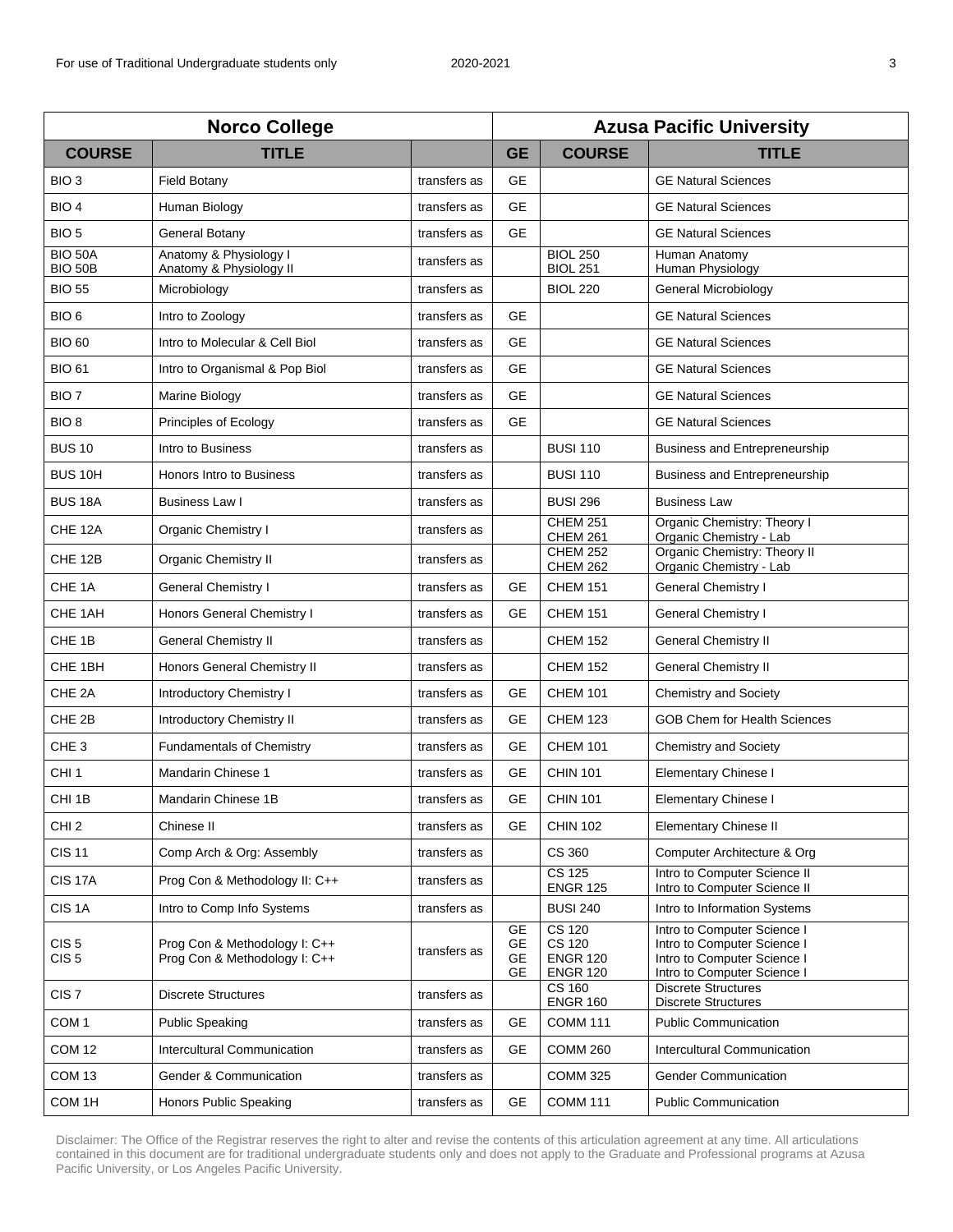| <b>Norco College</b>                 |                                                                |              | <b>Azusa Pacific University</b>           |                                                                      |                                                                                                                          |  |
|--------------------------------------|----------------------------------------------------------------|--------------|-------------------------------------------|----------------------------------------------------------------------|--------------------------------------------------------------------------------------------------------------------------|--|
| <b>COURSE</b>                        | <b>TITLE</b>                                                   |              | <b>GE</b>                                 | <b>COURSE</b>                                                        | <b>TITLE</b>                                                                                                             |  |
| COM <sub>2</sub>                     | Persuasion in Rhetorical Persp                                 | transfers as |                                           | <b>COMM 302</b>                                                      | <b>Rhetorical Theory</b>                                                                                                 |  |
| COM <sub>20</sub>                    | Intro to Communication Theory                                  | transfers as |                                           | <b>COMM 203</b>                                                      | <b>Communication Theory</b>                                                                                              |  |
| COM <sub>3</sub>                     | Argumentation & Debate                                         | transfers as |                                           | <b>COMM 340</b>                                                      | Argumentation and Advocacy                                                                                               |  |
| COM <sub>6</sub>                     | Dynamics of Small Group Comm                                   | transfers as |                                           | <b>COMM 230</b>                                                      | Small Group Communication                                                                                                |  |
| <b>CSC 11</b>                        | Comp Arch & Org: Assembly                                      | transfers as |                                           | CS 360                                                               | Computer Architecture & Org                                                                                              |  |
| CSC 17A                              | Prog Con & Methodology II: C++                                 | transfers as |                                           | <b>CS 125</b><br><b>ENGR 125</b>                                     | Intro to Computer Science II<br>Intro to Computer Science II                                                             |  |
| CSC <sub>5</sub><br>CSC <sub>5</sub> | Prog Con & Methodology I: C++<br>Prog Con & Methodology I: C++ | transfers as | <b>GE</b><br>GE<br><b>GE</b><br><b>GE</b> | <b>CS 120</b><br><b>CS 120</b><br><b>ENGR 120</b><br><b>ENGR 120</b> | Intro to Computer Science I<br>Intro to Computer Science I<br>Intro to Computer Science I<br>Intro to Computer Science I |  |
| CSC <sub>7</sub>                     | <b>Discrete Structures</b>                                     | transfers as |                                           | CS 160<br><b>ENGR 160</b>                                            | <b>Discrete Structures</b><br><b>Discrete Structures</b>                                                                 |  |
| <b>DAN 12</b>                        | Kinesiology for Pilates/Dance                                  | transfers as | <b>GE</b>                                 |                                                                      | <b>GE Fitness for Life</b>                                                                                               |  |
| DAN D19                              | <b>Conditioning for Dance</b>                                  | transfers as | <b>GE</b>                                 |                                                                      | <b>GE Fitness for Life</b>                                                                                               |  |
| DAN D21                              | Ballet, Beginning                                              | transfers as | <b>GE</b>                                 |                                                                      | <b>GE Fitness for Life</b>                                                                                               |  |
| DAN D <sub>22</sub>                  | Ballet. Intermediate                                           | transfers as | <b>GE</b>                                 |                                                                      | <b>GE Fitness for Life</b>                                                                                               |  |
| DAN D <sub>23</sub>                  | Ballet, Advanced                                               | transfers as | <b>GE</b>                                 |                                                                      | <b>GE Fitness for Life</b>                                                                                               |  |
| DAN D31                              | Hip-Hop Dance, Beginning                                       | transfers as | <b>GE</b>                                 |                                                                      | <b>GE Fitness for Life</b>                                                                                               |  |
| DAN D32                              | Jazz, Beginning                                                | transfers as | <b>GE</b>                                 |                                                                      | <b>GE Fitness for Life</b>                                                                                               |  |
| DAN D33                              | Jazz, Intermediate                                             | transfers as | <b>GE</b>                                 |                                                                      | <b>GE Fitness for Life</b>                                                                                               |  |
| DAN D34                              | Jazz, Advanced                                                 | transfers as | <b>GE</b>                                 |                                                                      | <b>GE Fitness for Life</b>                                                                                               |  |
| DAN D37                              | Modern Dance, Beginning                                        | transfers as | <b>GE</b>                                 |                                                                      | <b>GE Fitness for Life</b>                                                                                               |  |
| DAN D38                              | Modern Dance, Intermediate                                     | transfers as | <b>GE</b>                                 |                                                                      | <b>GE Fitness for Life</b>                                                                                               |  |
| DAN D39                              | Modern Dance, Advanced                                         | transfers as | <b>GE</b>                                 |                                                                      | <b>GE Fitness for Life</b>                                                                                               |  |
| DAN D43                              | Tap, Beginning                                                 | transfers as | <b>GE</b>                                 |                                                                      | <b>GE Fitness for Life</b>                                                                                               |  |
| DAN D44                              | Tap, Intermediate                                              | transfers as | <b>GE</b>                                 |                                                                      | <b>GE Fitness for Life</b>                                                                                               |  |
| DAN D45                              | Tap, Advanced                                                  | transfers as | <b>GE</b>                                 |                                                                      | <b>GE Fitness for Life</b>                                                                                               |  |
| DAN D46                              | Pilates Mat Work                                               | transfers as | <b>GE</b>                                 |                                                                      | <b>GE Fitness for Life</b>                                                                                               |  |
| DAN D47                              | Pilates, Beginning                                             | transfers as | GE.                                       |                                                                      | <b>GE Fitness for Life</b>                                                                                               |  |
| DAN D49                              | Pilates, Intermediate                                          | transfers as | <b>GE</b>                                 |                                                                      | <b>GE Fitness for Life</b>                                                                                               |  |
| DAN D50                              | Pilates for Dancers                                            | transfers as | <b>GE</b>                                 |                                                                      | <b>GE Fitness for Life</b>                                                                                               |  |
| DAN D51                              | Pilates, Advanced                                              | transfers as | <b>GE</b>                                 |                                                                      | <b>GE Fitness for Life</b>                                                                                               |  |
| <b>EAR 20</b>                        | <b>Child Development</b>                                       | transfers as | <b>GE</b>                                 | <b>PSYC 345</b>                                                      | Psyc of Child & Adolescent Dev                                                                                           |  |
| ECO <sub>7</sub>                     | Principles of Macroeconomics                                   | transfers as | <b>GE</b>                                 | <b>ECON 250</b>                                                      | Principles of Macroeconomics                                                                                             |  |
| ECO <sub>7</sub> H                   | Honors Principles of Macroecon                                 | transfers as | GE                                        | <b>ECON 250</b>                                                      | Principles of Macroeconomics                                                                                             |  |
| ECO <sub>8</sub>                     | Principles of Microeconomics                                   | transfers as |                                           | <b>ECON 251</b>                                                      | Principles of Microeconomics                                                                                             |  |
| ECO <sub>8H</sub>                    | Honors Principles of Microecon                                 | transfers as |                                           | <b>ECON 251</b>                                                      | Principles of Microeconomics                                                                                             |  |
| <b>ENE 10</b>                        | Intro to Engineering                                           | transfers as |                                           | <b>ENGR 101</b>                                                      | Introduction to Engineering                                                                                              |  |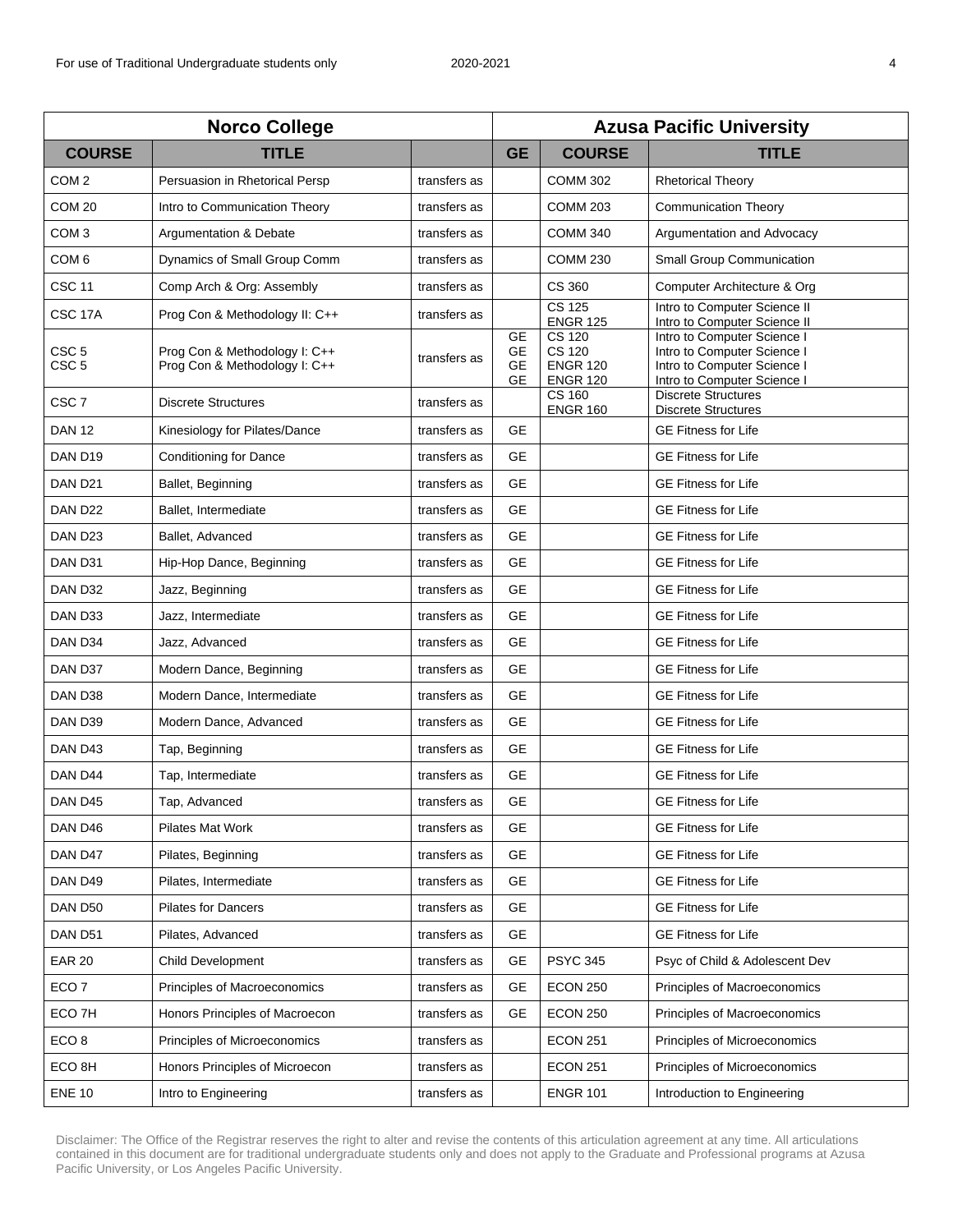| <b>Norco College</b>                   |                                                     |              | <b>Azusa Pacific University</b> |                 |                                                                     |  |
|----------------------------------------|-----------------------------------------------------|--------------|---------------------------------|-----------------|---------------------------------------------------------------------|--|
| <b>COURSE</b>                          | <b>TITLE</b>                                        |              | <b>GE</b>                       | <b>COURSE</b>   | <b>TITLE</b>                                                        |  |
| <b>ENG 14</b>                          | American Literature I                               | transfers as | GE                              | <b>ENGL 244</b> | American Literature to 1865                                         |  |
| <b>ENG 15</b>                          | American Literature II                              | transfers as | GE                              | <b>ENGL 254</b> | American Lit Since 1865                                             |  |
| <b>ENG 18</b>                          | Survey of Native American Lit                       | transfers as | <b>GE</b>                       |                 | <b>GE Intercultural Competence</b>                                  |  |
| ENG <sub>1A</sub>                      | <b>English Composition</b>                          | transfers as | <b>GE</b>                       | <b>WRIT 110</b> | Writing 1                                                           |  |
| <b>ENG 1AH</b>                         | Honors English Composition                          | transfers as | <b>GE</b>                       | <b>WRIT 110</b> | Writing 1                                                           |  |
| ENG <sub>1B</sub>                      | Critical Thinking and Writing                       | transfers as | <b>GE</b>                       | <b>ENGL 111</b> | Studies in Literature                                               |  |
| ENG <sub>1BH</sub>                     | Honors Crit Thinking & Writing                      | transfers as | <b>GE</b>                       | <b>ENGL 111</b> | Studies in Literature                                               |  |
| <b>ENG 20</b>                          | Survey of African American Lit                      | transfers as | <b>GE</b>                       |                 | <b>GE Humanities: Literature</b>                                    |  |
| <b>ENG 25</b>                          | Latino Literature of the US                         | transfers as | <b>GE</b>                       |                 | <b>GE Humanities: Literature</b>                                    |  |
| <b>ENG 37</b>                          | Introduction to Film                                | transfers as |                                 | <b>ENGL 211</b> | Film Analysis and Criticism                                         |  |
| <b>ENG 40</b>                          | World Literature I                                  | transfers as | <b>GE</b>                       | <b>ENGL 224</b> | World Lit to the Renaissance                                        |  |
| <b>ENG 41</b>                          | World Literature II                                 | transfers as | <b>GE</b>                       | <b>ENGL 234</b> | Wrld Lit Since the Renaissance                                      |  |
| ENG <sub>6</sub>                       | <b>British Literature I</b>                         | transfers as | <b>GE</b>                       | <b>ENGL 222</b> | English Literature to 1789                                          |  |
| ENG <sub>7</sub>                       | <b>British Literature II</b>                        | transfers as | <b>GE</b>                       | <b>ENGL 232</b> | English Literature Since 1789                                       |  |
| FRE <sub>1</sub>                       | French 1                                            | transfers as | <b>GE</b>                       | <b>FREN 101</b> | <b>Elementary French I</b>                                          |  |
| FRE <sub>2</sub>                       | French <sub>2</sub>                                 | transfers as | <b>GE</b>                       | <b>FREN 102</b> | <b>Elementary French II</b>                                         |  |
| FRE <sub>3</sub>                       | French 3                                            | transfers as |                                 | <b>FREN 201</b> | Intermediate French I                                               |  |
| FRE <sub>4</sub>                       | French 4                                            | transfers as |                                 | <b>FREN 202</b> | Intermediate French II                                              |  |
| <b>FTV 12</b>                          | History of American Film                            | transfers as | <b>GE</b>                       | <b>CINE 285</b> | History of Film                                                     |  |
| GEG <sub>1</sub><br>GEG 1L             | <b>Physical Geography</b><br>Physical Geography Lab | transfers as | <b>GE</b><br><b>GE</b>          |                 | <b>GE Natural Sciences</b><br><b>GE Natural Sciences Laboratory</b> |  |
| GEG 1H<br>GEG 1L                       | Honors Physical Geography<br>Physical Geography Lab | transfers as | <b>GE</b><br><b>GE</b>          |                 | <b>GE Natural Sciences</b><br><b>GE Natural Sciences Laboratory</b> |  |
| GEG <sub>3</sub>                       | World Regional Geography                            | transfers as |                                 | <b>HIST 210</b> | World Geography                                                     |  |
| GEO <sub>1</sub>                       | <b>Physical Geology</b>                             | transfers as |                                 | <b>PHYC 125</b> | Earth Science Concepts & Appli                                      |  |
| GEO <sub>1</sub><br>GEO <sub>1</sub> L | <b>Physical Geology</b>                             | transfers as | GE<br><b>GE</b>                 | <b>PHYC 130</b> | <b>Earth Science</b>                                                |  |
| GER <sub>1</sub>                       | Physical Geology LAB<br>German 1                    | transfers as | <b>GE</b>                       | <b>GERM 101</b> | Earth Science Lab<br>Elementary German I                            |  |
| GER <sub>2</sub>                       | German 2                                            | transfers as | GE                              | <b>GERM 102</b> | <b>Elementary German II</b>                                         |  |
| GER <sub>3</sub>                       | German 3                                            | transfers as |                                 | <b>GERM 201</b> | Intermediate German I                                               |  |
| GER 4                                  | German 4                                            | transfers as |                                 | <b>GERM 202</b> | Intermediate German II                                              |  |
| GRK1                                   | Ancient Greek 1                                     | transfers as | <b>GE</b>                       | <b>MODL 101</b> | Modern Language I                                                   |  |
| GRK <sub>2</sub>                       | Ancient Greek 2                                     | transfers as | GE                              | <b>MODL 102</b> | Modern Language II                                                  |  |
| <b>GUI 45</b>                          | Introduction to College                             | transfers as | <b>GE</b>                       | <b>GE 100</b>   | First-Year Seminar                                                  |  |
| HES <sub>1</sub>                       | <b>Health Science</b>                               | transfers as | <b>GE</b>                       | <b>PE 240</b>   | <b>Health Education</b>                                             |  |
| HIS <sub>1</sub>                       | History of World Civilizations                      | transfers as | GE                              | <b>HIST 120</b> | World Civilizations to 1648                                         |  |
| HIS <sub>2</sub>                       | <b>History of World Civilizations</b>               | transfers as | <b>GE</b>                       | <b>HIST 121</b> | World Civilizations Since 1648                                      |  |
| HIS <sub>2H</sub>                      | Honors World Civilizations II                       | transfers as | GE                              | <b>HIST 121</b> | World Civilizations Since 1648                                      |  |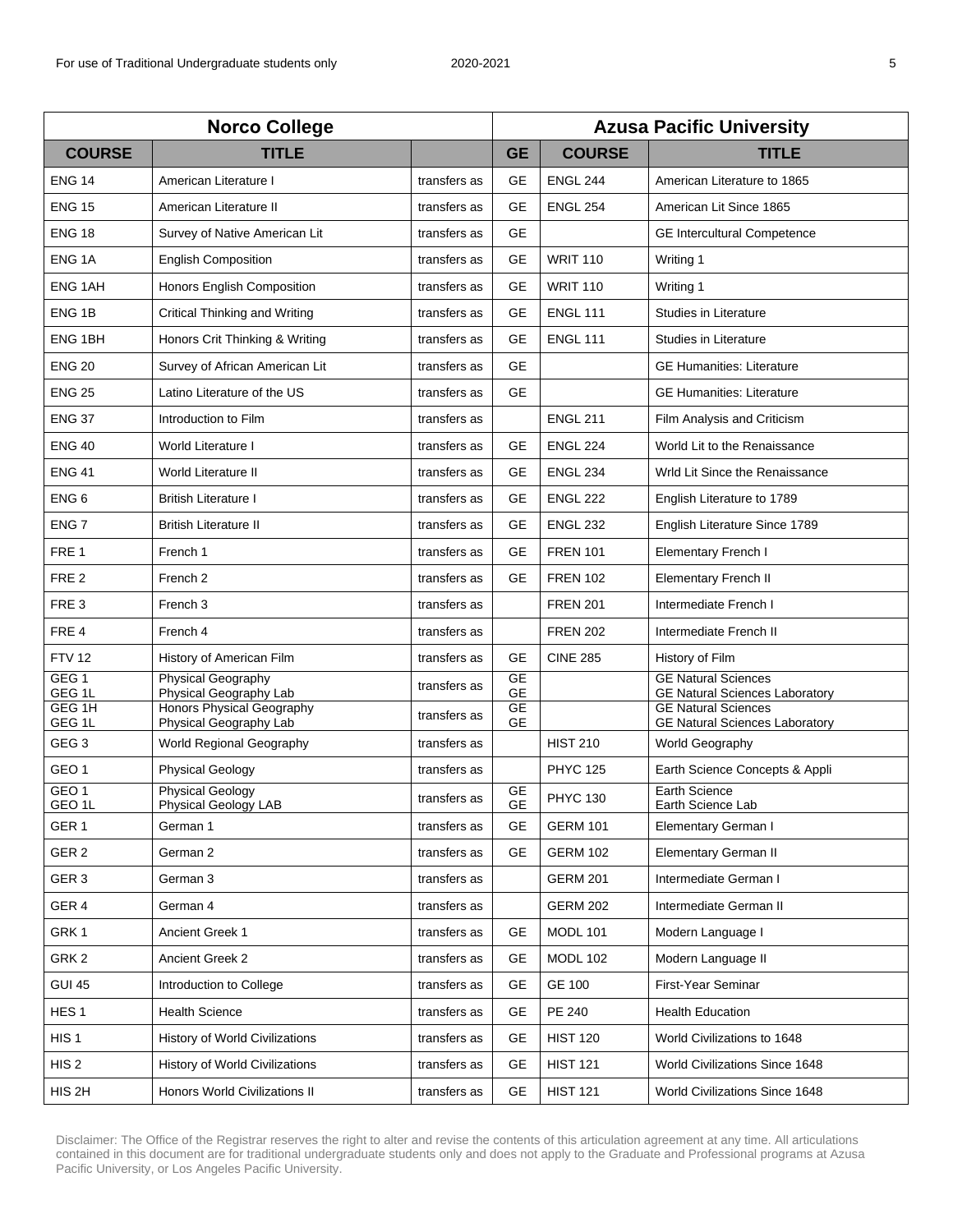| <b>Norco College</b> |                                  |              | <b>Azusa Pacific University</b> |                  |                                                             |  |
|----------------------|----------------------------------|--------------|---------------------------------|------------------|-------------------------------------------------------------|--|
| <b>COURSE</b>        | <b>TITLE</b>                     |              | <b>GE</b>                       | <b>COURSE</b>    | <b>TITLE</b>                                                |  |
| HIS <sub>4</sub>     | History of Western Civilizatio   | transfers as | <b>GE</b>                       | <b>HIST 120</b>  | World Civilizations to 1648                                 |  |
| HIS <sub>5</sub>     | History of Western Civilizatio   | transfers as | <b>GE</b>                       | <b>HIST 121</b>  | <b>World Civilizations Since 1648</b>                       |  |
| HIS <sub>6</sub>     | Political & Social Hist of US    | transfers as | <b>GE</b>                       | <b>HIST 151</b>  | US History to 1877                                          |  |
| HIS 6H               | Honors Poli & Soc Hist of US     | transfers as | <b>GE</b>                       | <b>HIST 151</b>  | US History to 1877                                          |  |
| HIS <sub>7</sub>     | Political & Social Hist of US    | transfers as | <b>GE</b>                       | <b>HIST 152</b>  | US History Since 1877                                       |  |
| HIS <sub>7</sub> H   | Honors Poli & Soc Hist of US     | transfers as | <b>GE</b>                       | <b>HIST 152</b>  | US History Since 1877                                       |  |
| HIS <sub>8</sub>     | Hist of the Americas             | transfers as | <b>GE</b>                       |                  | <b>GE Humanities: History</b>                               |  |
| HIS <sub>9</sub>     | Hist of the Americas             | transfers as | <b>GE</b>                       |                  | <b>GE Humanities: History</b>                               |  |
| <b>HMS 18</b>        | Intro to Social Work             | transfers as | <b>GE</b>                       | <b>SOCW 250</b>  | Intro to Social Work                                        |  |
| <b>HUM 16</b>        | Arts & Ideas: American Culture   | transfers as | <b>GE</b>                       |                  | <b>GE Humanities: History</b>                               |  |
| HUM <sub>4</sub>     | Arts & Ideas: Ancient-Late Med   | transfers as | <b>GE</b>                       |                  | <b>GE Humanities: History</b>                               |  |
| HUM 4H               | Honors Arts & Ideas: Ancient-M   | transfers as | <b>GE</b>                       |                  | <b>GE Humanities: History</b>                               |  |
| HUM <sub>5</sub>     | Arts & Ideas: Ren-Modern Era     | transfers as | <b>GE</b>                       |                  | <b>GE Humanities: History</b>                               |  |
| HUM <sub>5H</sub>    | Honors Arts & Ideas: Ren-Moder   | transfers as | <b>GE</b>                       |                  | <b>GE Humanities: History</b>                               |  |
| ITA <sub>1</sub>     | Italian 1                        | transfers as | GE                              | <b>MODL 101</b>  | Modern Language I                                           |  |
| ITA <sub>2</sub>     | Italian 2                        | transfers as | <b>GE</b>                       | <b>MODL 102</b>  | Modern Language II                                          |  |
| JOU 1                | Intro to Journalism              | transfers as |                                 | <b>JOUR 210</b>  | News Writing and Reporting                                  |  |
| JOU <sub>2</sub>     | <b>News Writing</b>              | transfers as |                                 | <b>JOUR 210</b>  | News Writing and Reporting                                  |  |
| JOU <sub>7</sub>     | <b>Mass Communications</b>       | transfers as |                                 | <b>COMM 200</b>  | Intro to Mass Communication                                 |  |
| JPN 1                | Japanese 1                       | transfers as | GE                              | <b>JAPA 101</b>  | Elementary Japanese I                                       |  |
| JPN <sub>2</sub>     | Japanese 2                       | transfers as | <b>GE</b>                       | <b>JAPA 102</b>  | Elementary Japanese II                                      |  |
| <b>KIN 30</b>        | First Aid & CPR                  | transfers as |                                 | <b>KIN 220</b>   | <b>Emerg Care and Clinical Skills</b>                       |  |
| <b>KIN 35</b>        | Foundation for Fitness & Welln   | transfers as | <b>GE</b>                       | PE 240           | <b>Health Education</b>                                     |  |
| <b>KIN 36</b>        | Wellness: Lifestyle Choices      | transfers as | <b>GE</b>                       | PE 240           | <b>Health Education</b>                                     |  |
| KIN 4                | Nutrition                        | transfers as |                                 | <b>UNRS 120</b>  | Fund. of Human Nutrition                                    |  |
| <b>KIN 42</b>        | Lifeguarding/Title 22 First Ai   | transfers as |                                 | PE 113<br>PE 114 | <b>Lifeguard Training</b><br>Water Safety Instr(WSI) Course |  |
| <b>KIN 43</b>        | Personal Training                | transfers as |                                 | <b>KIN 242</b>   | Fund Principles of Fitness                                  |  |
| <b>KIN 47</b>        | Hiking & Backpacking             | transfers as | GE                              |                  | <b>GE Fitness for Life</b>                                  |  |
| KIN <sub>8</sub>     | <b>Triathalon Techniques</b>     | transfers as | <b>GE</b>                       | <b>FFL 118</b>   | Fitness for Life: Triathlon                                 |  |
| KIN A03              | <b>Adaptive Physical Fitness</b> | transfers as | <b>GE</b>                       |                  | <b>GE Fitness for Life</b>                                  |  |
| KIN A04              | <b>Adaptive Water Exercise</b>   | transfers as | <b>GE</b>                       |                  | <b>GE Fitness for Life</b>                                  |  |
| KIN A07              | <b>Badminton</b>                 | transfers as |                                 | PE 101           | Leisure Time Prep: Badminton                                |  |
| KIN A09              | Racquetball                      | transfers as | <b>GE</b>                       |                  | <b>GE Fitness for Life</b>                                  |  |
| KIN A11              | Tennis, Beginning                | transfers as |                                 | PE 104           | Leisure Time Prep: Tennis                                   |  |
| KIN A12              | Tennis, Intermediate             | transfers as | <b>GE</b>                       |                  | <b>GE Fitness for Life</b>                                  |  |
|                      |                                  |              |                                 |                  |                                                             |  |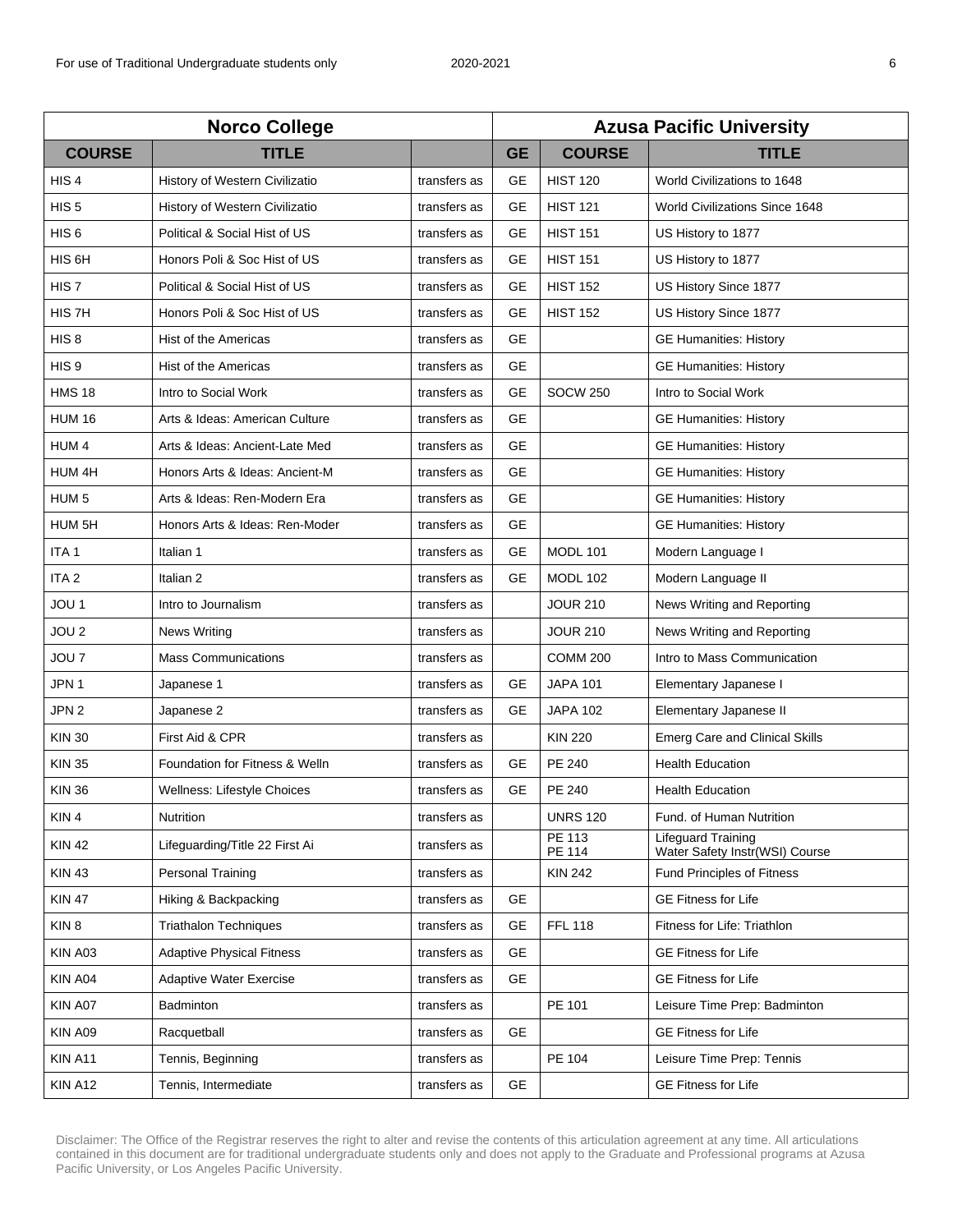| <b>Norco College</b> |                                |              | <b>Azusa Pacific University</b> |                |                               |  |
|----------------------|--------------------------------|--------------|---------------------------------|----------------|-------------------------------|--|
| <b>COURSE</b>        | <b>TITLE</b>                   |              | <b>GE</b>                       | <b>COURSE</b>  | <b>TITLE</b>                  |  |
| KIN A13              | Tennis, Advanced               | transfers as | <b>GE</b>                       |                | <b>GE Fitness for Life</b>    |  |
| <b>KIN A20</b>       | Golf, Beginning                | transfers as |                                 | PE 102         | Leisure Time Prep: Golf       |  |
| <b>KIN A21</b>       | Golf, Intermediate             | transfers as |                                 | PE 102         | Leisure Time Prep: Golf       |  |
| <b>KIN A28</b>       | Swimming, Beginning            | transfers as | <b>GE</b>                       | <b>FFL 112</b> | Fit for Life: Beg Swim & Cond |  |
| <b>KIN A29</b>       | Swimming, Intermediate         | transfers as | <b>GE</b>                       |                | <b>GE Fitness for Life</b>    |  |
| <b>KIN A30</b>       | Swimming, Advanced Skills & Co | transfers as | <b>GE</b>                       |                | <b>GE Fitness for Life</b>    |  |
| <b>KIN A31</b>       | Water Aerobics & Deep Water Ex | transfers as | <b>GE</b>                       |                | <b>GE Fitness for Life</b>    |  |
| KIN A31A             | Beg Water Aero & Deep Wa Exer  | transfers as | <b>GE</b>                       |                | <b>GE Fitness for Life</b>    |  |
| KIN A31B             | Inter Water Aero & Deep Wa Exe | transfers as | <b>GE</b>                       |                | <b>GE Fitness for Life</b>    |  |
| KIN A31C             | Adv Water Aero & Deep Wa Exe   | transfers as | <b>GE</b>                       |                | <b>GE Fitness for Life</b>    |  |
| KIN A33              | Track&Field Techniques:Running | transfers as | <b>GE</b>                       |                | <b>GE Fitness for Life</b>    |  |
| <b>KIN A34</b>       | Track&Field Techniques:Field E | transfers as | <b>GE</b>                       |                | <b>GE Fitness for Life</b>    |  |
| KIN A36              | <b>Cross Country Skiing</b>    | transfers as | <b>GE</b>                       |                | <b>GE Fitness for Life</b>    |  |
| KIN A46              | Hatha Yoga, Beginning          | transfers as | <b>GE</b>                       |                | <b>GE Fitness for Life</b>    |  |
| KIN A47              | Hatha Yoga, Intermediate       | transfers as | <b>GE</b>                       |                | <b>GE Fitness for Life</b>    |  |
| KIN A54A             | Fastpitch Softball Fund, Begin | transfers as | <b>GE</b>                       |                | <b>GE Fitness for Life</b>    |  |
| KIN A54B             | Fastpitch Softball Fund, Advan | transfers as | <b>GE</b>                       |                | <b>GE Fitness for Life</b>    |  |
| KIN A57              | Basketball                     | transfers as | <b>GE</b>                       |                | <b>GE Fitness for Life</b>    |  |
| KIN A62              | Flag Football                  | transfers as | <b>GE</b>                       |                | <b>GE Fitness for Life</b>    |  |
| KIN A62A             | Flag Football                  | transfers as | <b>GE</b>                       |                | <b>GE Fitness for Life</b>    |  |
| KIN A64              | Soccer                         | transfers as | <b>GE</b>                       |                | <b>GE Fitness for Life</b>    |  |
| KIN A67              | Volleyball, Beginning          | transfers as |                                 | PE 103         | Leisure Time Prep: Volleyball |  |
| KIN A68              | Volleyball, Intermediate       | transfers as | <b>GE</b>                       |                | <b>GE Fitness for Life</b>    |  |
| <b>KIN A69</b>       | Volleyball, Advanced           | transfers as | <b>GE</b>                       |                | <b>GE Fitness for Life</b>    |  |
| <b>KIN A70</b>       | Water Polo Techniques          | transfers as | <b>GE</b>                       |                | <b>GE Fitness for Life</b>    |  |
| KIN A71              | Sand Volleyball: Interm/Adv    | transfers as | <b>GE</b>                       |                | <b>GE Fitness for Life</b>    |  |
| KIN A74              | Hiking & Backpacking Activitie | transfers as | <b>GE</b>                       |                | <b>GE Fitness for Life</b>    |  |
| KIN A75              | <b>Walking for Fitness</b>     | transfers as | <b>GE</b>                       | <b>FFL 108</b> | Fit for Life: Walking/Jogging |  |
| KIN A75A             | Walking for Fitness-Beginning  | transfers as | <b>GE</b>                       |                | <b>GE Fitness for Life</b>    |  |
| KIN A75B             | Walking for Fitness-Intermedia | transfers as | <b>GE</b>                       |                | <b>GE Fitness for Life</b>    |  |
| KIN A77              | Jogging for Fitness            | transfers as | <b>GE</b>                       | <b>FFL 108</b> | Fit for Life: Walking/Jogging |  |
| KIN A77A             | Jogging for Fitness, Beginning | transfers as | GE                              |                | <b>GE Fitness for Life</b>    |  |
| KIN A77B             | Jogging for Fitness, Intermed  | transfers as | <b>GE</b>                       |                | <b>GE Fitness for Life</b>    |  |
| KIN A77C             | Jogging for Fitness, Advance   | transfers as | <b>GE</b>                       |                | <b>GE Fitness for Life</b>    |  |
| KIN A78              | Long Distance Running          | transfers as | GE                              |                | <b>GE Fitness for Life</b>    |  |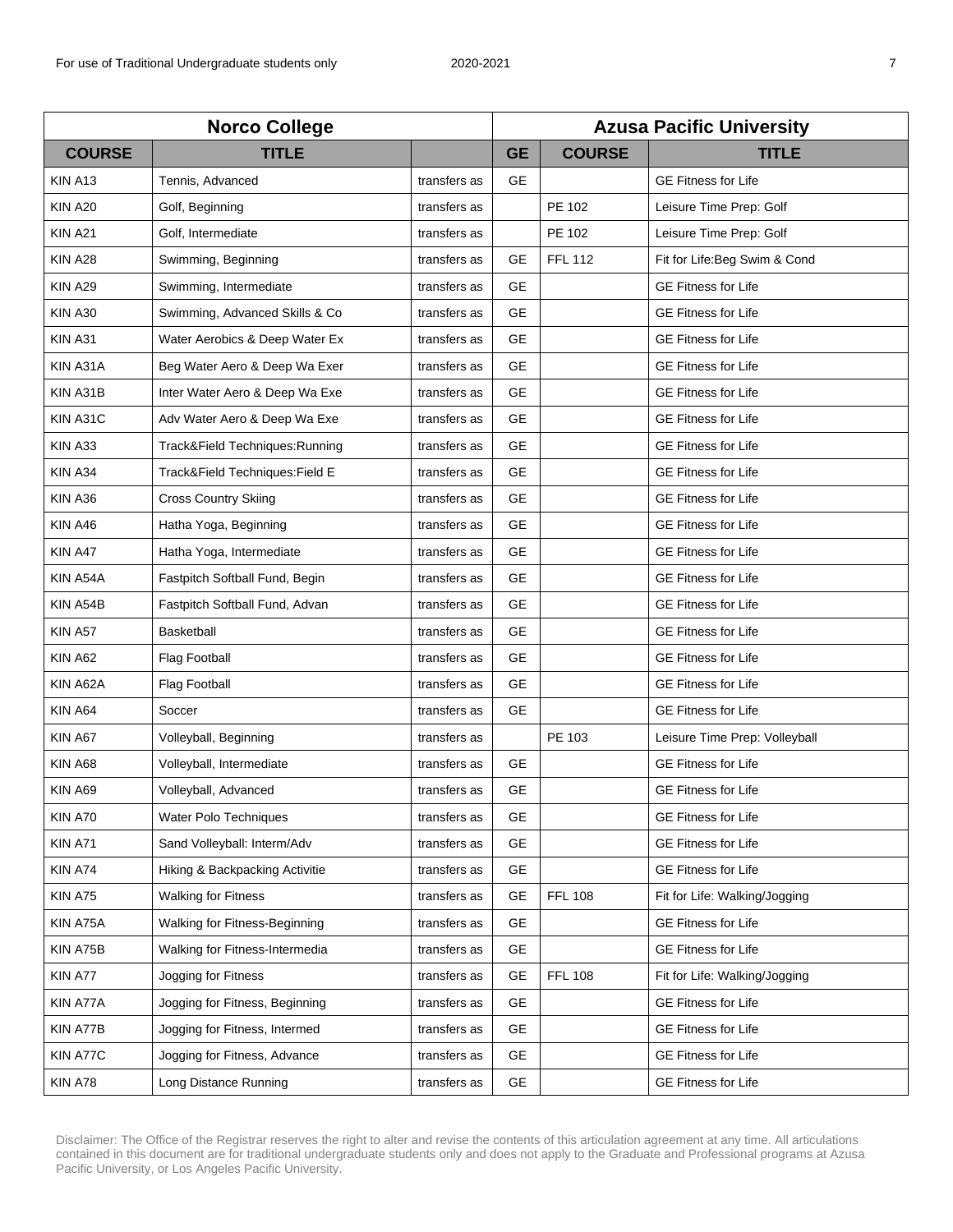| <b>Norco College</b> |                                |              | <b>Azusa Pacific University</b> |                |                               |  |
|----------------------|--------------------------------|--------------|---------------------------------|----------------|-------------------------------|--|
| <b>COURSE</b>        | <b>TITLE</b>                   |              | <b>GE</b>                       | <b>COURSE</b>  | <b>TITLE</b>                  |  |
| <b>KIN A80</b>       | <b>Triathlon Techniques</b>    | transfers as | <b>GE</b>                       | <b>FFL 118</b> | Fitness for Life: Triathlon   |  |
| KIN A81              | <b>Physical Fitness</b>        | transfers as | <b>GE</b>                       |                | <b>GE Fitness for Life</b>    |  |
| KIN A81A             | Physical Fitness, Beginning    | transfers as | <b>GE</b>                       |                | <b>GE Fitness for Life</b>    |  |
| KIN A81B             | Physical Fitness, Intermediate | transfers as | <b>GE</b>                       |                | <b>GE Fitness for Life</b>    |  |
| <b>KIN A82</b>       | Speed, Agility, & Quickness Tr | transfers as | <b>GE</b>                       |                | <b>GE Fitness for Life</b>    |  |
| KIN A83              | <b>Kickboxing Aerobics</b>     | transfers as | <b>GE</b>                       |                | <b>GE Fitness for Life</b>    |  |
| <b>KIN A85</b>       | <b>Bicycling</b>               | transfers as | <b>GE</b>                       | <b>FFL 109</b> | Fitness for Life: Cycling     |  |
| KIN A86              | <b>Step Aerobics</b>           | transfers as | <b>GE</b>                       | <b>FFL 117</b> | FFL: Cardio Strength Fusion   |  |
| KIN A87              | Step Aerobics, Intermediate    | transfers as | <b>GE</b>                       |                | <b>GE Fitness for Life</b>    |  |
| <b>KIN A88</b>       | Step Aerobics, Advanced        | transfers as | <b>GE</b>                       |                | <b>GE Fitness for Life</b>    |  |
| <b>KIN A89</b>       | <b>Body Sculpting</b>          | transfers as | GE                              |                | <b>GE Fitness for Life</b>    |  |
| KIN A89A             | Beginning Body Sculpting       | transfers as | GE                              |                | <b>GE Fitness for Life</b>    |  |
| KIN A89B             | Intermediate Body Sculpting    | transfers as | <b>GE</b>                       |                | <b>GE Fitness for Life</b>    |  |
| KIN A89C             | <b>Advanced Body Sculpting</b> | transfers as | <b>GE</b>                       |                | <b>GE Fitness for Life</b>    |  |
| <b>KIN A90</b>       | Weight Training                | transfers as | <b>GE</b>                       | <b>FFL 116</b> | Fit for Life: Weight Training |  |
| KIN A90A             | Weight Training- Beginning     | transfers as | <b>GE</b>                       |                | <b>GE Fitness for Life</b>    |  |
| KIN A90B             | Weight Training- Intermediate  | transfers as | <b>GE</b>                       |                | <b>GE Fitness for Life</b>    |  |
| KIN A90C             | Weight Training- Advanced      | transfers as | <b>GE</b>                       |                | <b>GE Fitness for Life</b>    |  |
| <b>KIN A92</b>       | Weight Training, Advanced      | transfers as | <b>GE</b>                       |                | <b>GE Fitness for Life</b>    |  |
| KIN V01              | Cross Country, Varsity, Men    | transfers as | <b>GE</b>                       |                | <b>GE Fitness for Life</b>    |  |
| <b>KIN V02</b>       | Football, Varsity, Men         | transfers as | <b>GE</b>                       |                | <b>GE Fitness for Life</b>    |  |
| KIN V04              | Basketball, Varsity, Men       | transfers as | <b>GE</b>                       |                | <b>GE Fitness for Life</b>    |  |
| <b>KIN V05</b>       | Baseball, Varsity, Men         | transfers as | <b>GE</b>                       |                | <b>GE Fitness for Life</b>    |  |
| <b>KIN V06</b>       | Track & Field, Varsity, Men    | transfers as | <b>GE</b>                       |                | <b>GE Fitness for Life</b>    |  |
| KIN V07              | Golf, Varsity, Men             | transfers as | GE                              |                | <b>GE Fitness for Life</b>    |  |
| <b>KIN V08</b>       | Tennis, Varsity, Men           | transfers as | <b>GE</b>                       |                | <b>GE Fitness for Life</b>    |  |
| KIN V09              | Swimming & Diving, Varsity, Me | transfers as | <b>GE</b>                       |                | <b>GE Fitness for Life</b>    |  |
| <b>KIN V10</b>       | Soccer, Varsity, Men           | transfers as | <b>GE</b>                       |                | <b>GE Fitness for Life</b>    |  |
| <b>KIN V11</b>       | Pep Squad, Varsity, Men&Women  | transfers as | <b>GE</b>                       |                | <b>GE Fitness for Life</b>    |  |
| <b>KIN V12</b>       | Cross Country, Varsity, Women  | transfers as | <b>GE</b>                       |                | <b>GE Fitness for Life</b>    |  |
| KIN V14              | Track&Field, Varsity, Women    | transfers as | GE                              |                | <b>GE Fitness for Life</b>    |  |
| <b>KIN V18</b>       | Tennis, Varsity, Women         | transfers as | GE                              |                | <b>GE Fitness for Life</b>    |  |
| <b>KIN V19</b>       | Swimming&Diving, Varsity, Wome | transfers as | <b>GE</b>                       |                | <b>GE Fitness for Life</b>    |  |
| <b>KIN V20</b>       | Basketball, Varsity, Women     | transfers as | <b>GE</b>                       |                | <b>GE Fitness for Life</b>    |  |
| <b>KIN V21</b>       | Volleyball, Varsity, Women     | transfers as | GE                              |                | <b>GE Fitness for Life</b>    |  |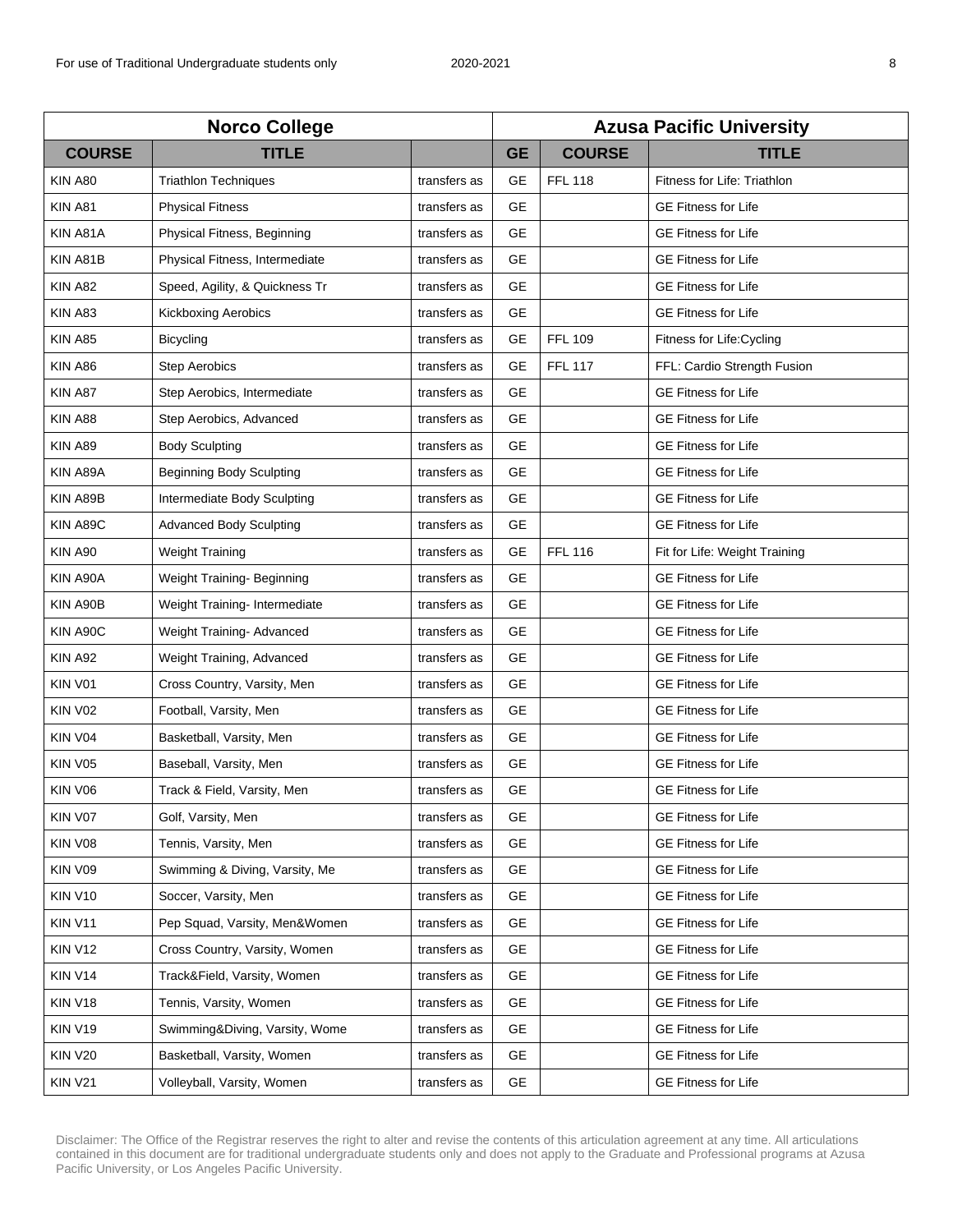| <b>Norco College</b> |                                |              | <b>Azusa Pacific University</b> |                                    |                                           |  |
|----------------------|--------------------------------|--------------|---------------------------------|------------------------------------|-------------------------------------------|--|
| <b>COURSE</b>        | <b>TITLE</b>                   |              | <b>GE</b>                       | <b>COURSE</b>                      | <b>TITLE</b>                              |  |
| <b>KIN V22</b>       | Fastpitch, Varsity, Women      | transfers as | <b>GE</b>                       |                                    | <b>GE Fitness for Life</b>                |  |
| <b>KIN V23</b>       | Water Polo, Varsity, Men       | transfers as | <b>GE</b>                       |                                    | <b>GE Fitness for Life</b>                |  |
| <b>KIN V24</b>       | Water Polo, Varsity, Women     | transfers as | <b>GE</b>                       |                                    | <b>GE Fitness for Life</b>                |  |
| <b>KIN V25</b>       | Soccer, Varsity, Women         | transfers as | <b>GE</b>                       |                                    | <b>GE Fitness for Life</b>                |  |
| <b>KIN V26</b>       | Songleading and Cheerleading   | transfers as | <b>GE</b>                       |                                    | <b>GE Fitness for Life</b>                |  |
| KIN V33              | Track & Field Tech: Run Ev Tec | transfers as | <b>GE</b>                       |                                    | <b>GE Fitness for Life</b>                |  |
| KIN V34              | Track & Field Tech: Field Ev T | transfers as | <b>GE</b>                       |                                    | <b>GE Fitness for Life</b>                |  |
| <b>KIN V50</b>       | Baseball Fund, Defensive       | transfers as | <b>GE</b>                       |                                    | <b>GE Fitness for Life</b>                |  |
| <b>KIN V51</b>       | Baseball Fund, Offensive       | transfers as | <b>GE</b>                       |                                    | <b>GE Fitness for Life</b>                |  |
| <b>KIN V52</b>       | Fastpitch Fund, Offensive      | transfers as | <b>GE</b>                       |                                    | <b>GE Fitness for Life</b>                |  |
| <b>KIN V53</b>       | Fastpitch Fund, Defensive      | transfers as | GE                              |                                    | <b>GE Fitness for Life</b>                |  |
| <b>KIN V60</b>       | Football Fund, Defensive       | transfers as | <b>GE</b>                       |                                    | <b>GE Fitness for Life</b>                |  |
| <b>KIN V61</b>       | Football Fund, Offensive       | transfers as | <b>GE</b>                       |                                    | <b>GE Fitness for Life</b>                |  |
| <b>KIN V70</b>       | <b>Watewr Polo Techniques</b>  | transfers as | <b>GE</b>                       |                                    | <b>GE Fitness for Life</b>                |  |
| <b>KIN V71</b>       | Women's Sand Volleyball        | transfers as | <b>GE</b>                       |                                    | <b>GE Fitness for Life</b>                |  |
| <b>KIN V78</b>       | Long Distance Running          | transfers as | <b>GE</b>                       |                                    | <b>GE Fitness for Life</b>                |  |
| <b>KIN V92</b>       | Weight Train, Varsity Athletes | transfers as | <b>GE</b>                       |                                    | <b>GE Fitness for Life</b>                |  |
| <b>KIN V94</b>       | In-Season Varsity Sport Condit | transfers as | <b>GE</b>                       |                                    | <b>GE Fitness for Life</b>                |  |
| <b>KIN V95</b>       | Out-of-Season Varsity Sport Co | transfers as | <b>GE</b>                       |                                    | <b>GE Fitness for Life</b>                |  |
| KOR <sub>1</sub>     | Korean 1                       | transfers as | GE                              | MODL 101                           | Modern Language I                         |  |
| KOR <sub>2</sub>     | Korean <sub>2</sub>            | transfers as | GE                              | <b>MODL 102</b>                    | Modern Language II                        |  |
| LAT <sub>1</sub>     | Latin 1                        | transfers as | <b>GE</b>                       | MODL 101                           | Modern Language I                         |  |
| LAT <sub>2</sub>     | Latin 2                        | transfers as | <b>GE</b>                       | <b>MODL 102</b>                    | Modern Language II                        |  |
| <b>MAT 10</b>        | Precalculus                    | transfers as |                                 | <b>MATH 150</b>                    | Precalculus                               |  |
| <b>MAT 11</b>        | College Algebra                | transfers as | GЕ                              | <b>MATH 110</b>                    | College Algebra                           |  |
| <b>MAT 12</b>        | <b>Statistics</b>              | transfers as | <b>GE</b>                       | <b>MATH 130</b>                    | Introduction to Statistics                |  |
| MAT 12H              | <b>Honors Statistics</b>       | transfers as | <b>GE</b>                       | <b>MATH 130</b>                    | Introduction to Statistics                |  |
| MAT 1A               | Calculus I                     | transfers as |                                 | <b>MATH 165</b>                    | Calculus I                                |  |
| MAT 1B               | Calculus II                    | transfers as |                                 | <b>MATH 166</b><br><b>MATH 167</b> | Calculus II<br>Sequences and Series       |  |
| MAT 1C               | Calculus III                   | transfers as |                                 | <b>MATH 268</b><br><b>MATH 269</b> | Multivariable Calculus<br>Vector Calculus |  |
| MAT <sub>2</sub>     | <b>Differential Equations</b>  | transfers as |                                 | <b>MATH 270</b>                    | <b>Ordinary Differential Equation</b>     |  |
| <b>MAT 25</b>        | Math for the Lib Arts Student  | transfers as | <b>GE</b>                       |                                    | <b>GE Quantitative Literacy</b>           |  |
| <b>MAT 26</b>        | Math for Elementary School Tea | transfers as | <b>GE</b>                       |                                    | <b>GE Quantitative Literacy</b>           |  |
| MAT <sub>3</sub>     | Linear Algebra                 | transfers as |                                 | <b>MATH 290</b>                    | Linear Algebra                            |  |
| <b>MAT 36</b>        | Trigonometry                   | transfers as | <b>GE</b>                       |                                    | <b>GE Quantitative Literacy</b>           |  |
|                      |                                |              |                                 |                                    |                                           |  |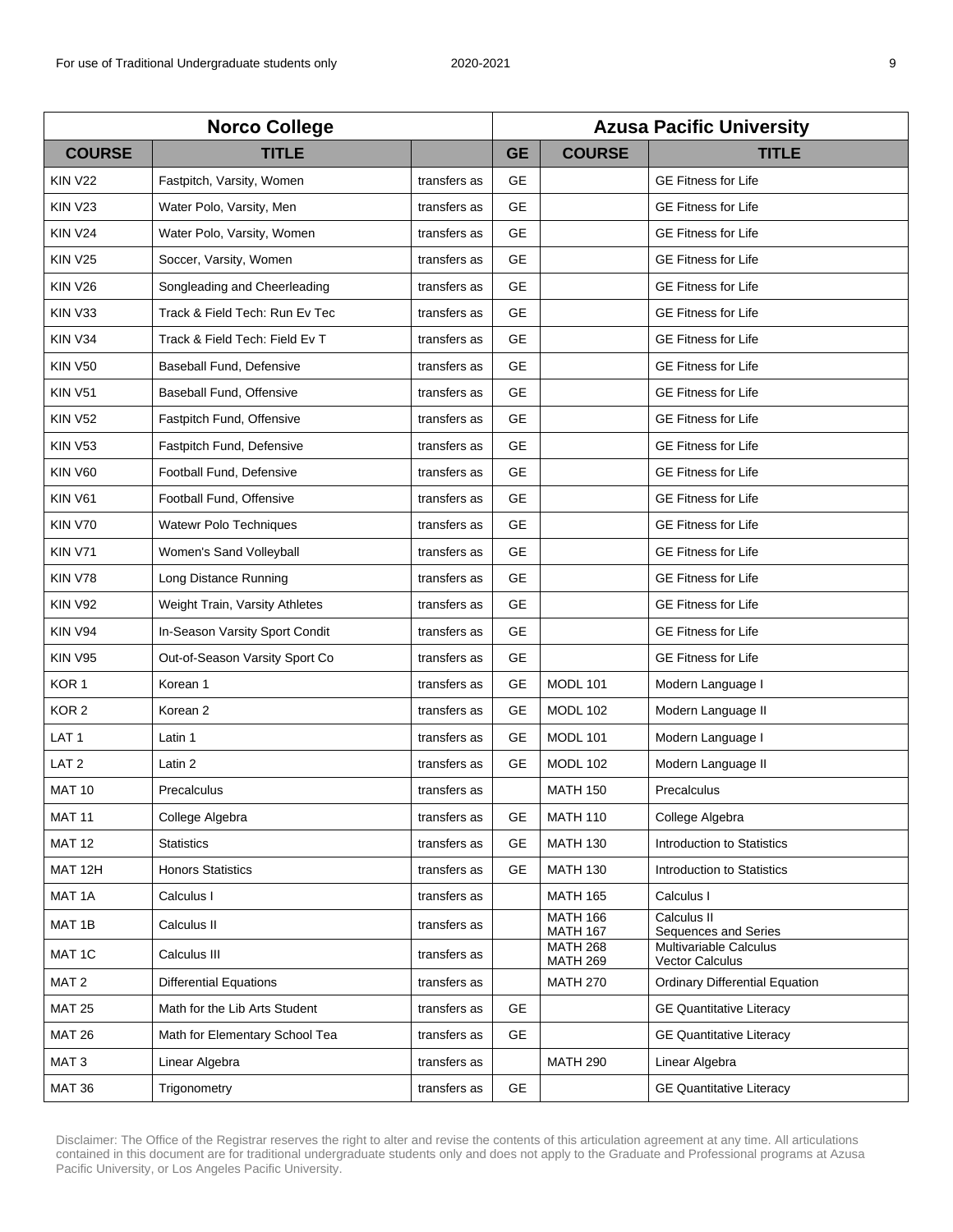| <b>Norco College</b> |                                   |              | <b>Azusa Pacific University</b> |                    |                                   |  |
|----------------------|-----------------------------------|--------------|---------------------------------|--------------------|-----------------------------------|--|
| <b>COURSE</b>        | <b>TITLE</b>                      |              | <b>GE</b>                       | <b>COURSE</b>      | <b>TITLE</b>                      |  |
| MAT <sub>4</sub>     | <b>Finite Mathematics</b>         | transfers as | <b>GE</b>                       |                    | <b>GE Quantitative Literacy</b>   |  |
| MAT <sub>5</sub>     | Calculus for Bus & Life Scienc    | transfers as |                                 | <b>MATH 151</b>    | <b>Applied Calculus I</b>         |  |
| MIC <sub>1</sub>     | Microbiology                      | transfers as |                                 | <b>BIOL 220</b>    | General Microbiology              |  |
| MIC <sub>1</sub>     | Microbiology                      | transfers as |                                 | <b>BIOL 240</b>    | Biology of Microorganisms         |  |
| <b>MUS 11</b>        | Sound Recording & Reinforcemen    | transfers as |                                 |                    | <b>Music Elective</b>             |  |
| <b>MUS 12</b>        | Applied Piano II                  | transfers as |                                 | <b>MUS 113</b>     | <b>Applied Piano</b>              |  |
| <b>MUS 13</b>        | <b>Advanced Applied Woodwinds</b> | transfers as |                                 | MUS 1W1            | Applied Woodwinds                 |  |
| <b>MUS 14</b>        | <b>Advanced Applied Brass</b>     | transfers as |                                 | MUS <sub>1B1</sub> | <b>Applied Brass</b>              |  |
| <b>MUS 15</b>        | Advanced Applied Percussion       | transfers as |                                 | <b>MUS 1D1</b>     | <b>Applied Percussion</b>         |  |
| <b>MUS 19</b>        | <b>Music Appreciation</b>         | transfers as | <b>GE</b>                       | <b>MUS 250</b>     | Music and Civilization            |  |
| <b>MUS 20</b>        | Great Composers & Music Master    | transfers as | <b>GE</b>                       |                    | <b>GE Humanities: Fine Arts</b>   |  |
| <b>MUS 21</b>        | Great Composers & Music Master    | transfers as | <b>GE</b>                       |                    | <b>GE Humanities: Fine Arts</b>   |  |
| <b>MUS 22</b>        | Survey of Music Literature        | transfers as | <b>GE</b>                       |                    | <b>GE Humanities: Fine Arts</b>   |  |
| <b>MUS 24</b>        | Secondary Applied Voice           | transfers as |                                 | <b>MUS 102</b>     | Intermediate Voice Class          |  |
| <b>MUS 29</b>        | Concert Choir                     | transfers as |                                 | <b>MUS 170</b>     | Oratorio Choir                    |  |
| MUS <sub>3</sub>     | <b>Fundamentals of Music</b>      | transfers as | <b>GE</b>                       | <b>MUS 120</b>     | <b>Music Fundamentals</b>         |  |
| <b>MUS 30</b>        | Class Voice                       | transfers as |                                 | <b>MUS 101</b>     | <b>Beginning Voice Class</b>      |  |
| <b>MUS 31</b>        | College Choir                     | transfers as |                                 | <b>MUS 170</b>     | Oratorio Choir                    |  |
| <b>MUS 32</b>        | Class Piano                       | transfers as |                                 | <b>MUS 104</b>     | <b>Elementary Piano Class</b>     |  |
| <b>MUS 32A</b>       | Class Piano I                     | transfers as |                                 | <b>MUS 103</b>     | Beginning Piano Class             |  |
| <b>MUS 32B</b>       | Class Piano II                    | transfers as |                                 | <b>MUS 104</b>     | <b>Elementary Piano Class</b>     |  |
| <b>MUS 36</b>        | Instrumental Chamber Ensemble     | transfers as |                                 | <b>MUS 151</b>     | <b>Chamber Ensemble - Strings</b> |  |
| <b>MUS 37</b>        | Class Guitar                      | transfers as |                                 | <b>MUS 110</b>     | <b>Elementary Guitar Methods</b>  |  |
| <b>MUS 38</b>        | Beg Applied Music Training        | transfers as |                                 | <b>MUS 1B2</b>     | <b>Applied Brass</b>              |  |
| <b>MUS 39</b>        | <b>Applied Music I</b>            | transfers as |                                 | <b>MUS 1S2</b>     | <b>Applied Strings</b>            |  |
| MUS <sub>4</sub>     | Music Theory I                    | transfers as | GE                              | <b>MUS 121</b>     | Music Theory I                    |  |
| <b>MUS 41</b>        | <b>Chamber Singers</b>            | transfers as |                                 | <b>MUS 281</b>     | <b>Chamber Singers</b>            |  |
| <b>MUS 42</b>        | Wind Ensemble                     | transfers as |                                 | <b>MUS 187</b>     | Wind Ensemble                     |  |
| <b>MUS 43</b>        | Jazz Improvisation & Theory       | transfers as |                                 | <b>MUS 191</b>     | Jazz Improvisation Workshop       |  |
| <b>MUS 43A</b>       | Jazz Improvisation & Theory I     | transfers as |                                 | <b>MUS 191</b>     | Jazz Improvisation Workshop       |  |
| <b>MUS 44</b>        | Jazz Ensemble                     | transfers as |                                 | <b>MUS 182</b>     | Jazz and Commercial Ensemble      |  |
| <b>MUS 48</b>        | Marching Band                     | transfers as |                                 | <b>MUS 297</b>     | Marching Band                     |  |
| <b>MUS 49</b>        | <b>Percussion Ensemble</b>        | transfers as |                                 | <b>MUS 157</b>     | Chamber Ensemble - Percussion     |  |
| MUS <sub>5</sub>     | Music Theory II                   | transfers as |                                 | <b>MUS 122</b>     | Music Theory II                   |  |
| <b>MUS 50</b>        | Master Chorale                    | transfers as |                                 | <b>MUS 170</b>     | Oratorio Choir                    |  |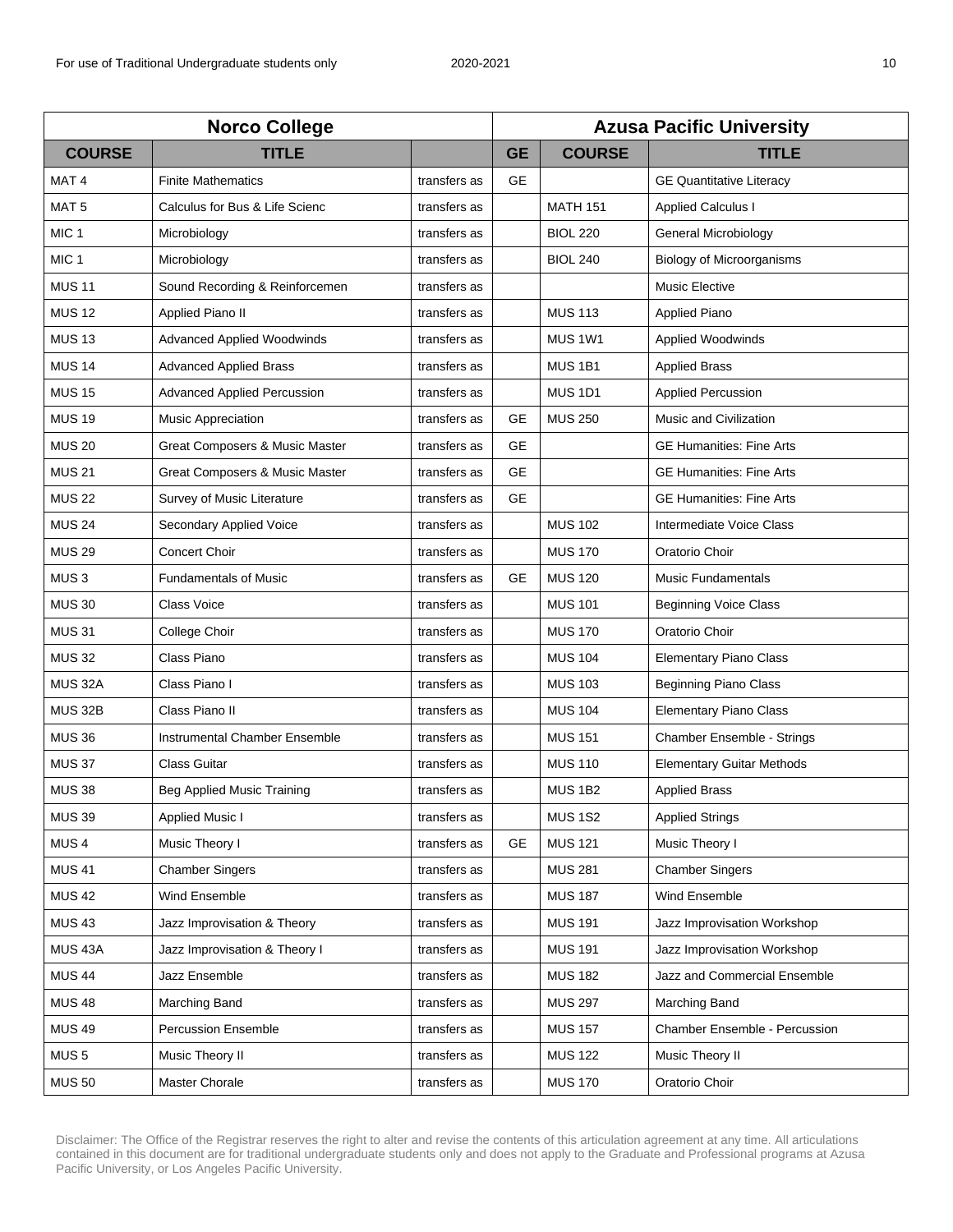| <b>Norco College</b>       |                                                    |              | <b>Azusa Pacific University</b> |                  |                                                                     |  |
|----------------------------|----------------------------------------------------|--------------|---------------------------------|------------------|---------------------------------------------------------------------|--|
| <b>COURSE</b>              | <b>TITLE</b>                                       |              | <b>GE</b>                       | <b>COURSE</b>    | <b>TITLE</b>                                                        |  |
| <b>MUS 51</b>              | Men's Ensemble                                     | transfers as |                                 | <b>MUS 281</b>   | <b>Chamber Singers</b>                                              |  |
| <b>MUS 54</b>              | <b>Community Jazz Ensemble</b>                     | transfers as |                                 | <b>MUS 182</b>   | Jazz and Commercial Ensemble                                        |  |
| <b>MUS 55</b>              | <b>Community Concert Band</b>                      | transfers as |                                 | <b>MUS 142</b>   | Symphonic Band                                                      |  |
| <b>MUS 57</b>              | <b>Gospel Singers</b>                              | transfers as |                                 | <b>MUS 248</b>   | Gospel Choir                                                        |  |
| <b>MUS 58</b>              | Gospel Choir                                       | transfers as |                                 | <b>MUS 249</b>   | Gospel Choir                                                        |  |
| MUS <sub>6</sub>           | Music Theory III                                   | transfers as |                                 | <b>MUS 221</b>   | Music Theory III                                                    |  |
| <b>MUS 68</b>              | <b>Community Symphony</b>                          | transfers as |                                 | <b>MUS 272</b>   | Symphony Orchestra                                                  |  |
| <b>MUS 71</b>              | <b>College Chorus</b>                              | transfers as |                                 | <b>MUS 140</b>   | <b>University Choir</b>                                             |  |
| <b>MUS 82</b>              | Wind Symphony                                      | transfers as |                                 | <b>MUS 187</b>   | Wind Ensemble                                                       |  |
| <b>MUS 83</b>              | <b>Advanced Chamber Choir</b>                      | transfers as |                                 | <b>MUS 281</b>   | <b>Chamber Singers</b>                                              |  |
| <b>MUS 89</b>              | <b>Music of Multicultural Americ</b>               | transfers as | <b>GE</b>                       |                  | <b>GE Humanities: Fine Arts</b>                                     |  |
| MUS 89H                    | Honors Music of Multicultural                      | transfers as | <b>GE</b>                       |                  | <b>GE Humanities: Fine Arts</b>                                     |  |
| MUS <sub>8A</sub>          | Intro to MIDI & Digital Audio                      | transfers as |                                 | <b>MUS 296</b>   | Intro to Music Technology                                           |  |
| MUS <sub>8B</sub>          | Sequencing & Orch w/Digi Audio                     | transfers as |                                 |                  | <b>Music Elective</b>                                               |  |
| MUS P44                    | Jazz Lab Band                                      | transfers as |                                 | <b>MUS 191</b>   | Jazz Improvisation Workshop                                         |  |
| OCE <sub>1</sub><br>OCE 1L | Intro to Oceanography<br>Intro to Oceanography LAB | transfers as | <b>GE</b><br><b>GE</b>          |                  | <b>GE Natural Sciences</b><br><b>GE Natural Sciences Laboratory</b> |  |
| <b>PHI 10</b>              | Intro to Philosophy                                | transfers as | <b>GE</b>                       | <b>PHIL 100</b>  | Introduction to Philosophy                                          |  |
| <b>PHI 10H</b>             | Honors Intro to Philosophy                         | transfers as | <b>GE</b>                       | <b>PHIL 100</b>  | Introduction to Philosophy                                          |  |
| <b>PHI 20</b>              | Hist of West Philosophy I                          | transfers as | <b>GE</b>                       |                  | <b>GE Philosophy</b>                                                |  |
| <b>PHI 21</b>              | Hist of West Philosophy II                         | transfers as | <b>GE</b>                       |                  | <b>GE Philosophy</b>                                                |  |
| <b>PHO 12</b>              | Photojournalism                                    | transfers as |                                 |                  | <b>Art Elective</b>                                                 |  |
| PHO <sub>8</sub>           | Intro to Photography                               | transfers as |                                 | <b>ART 160</b>   | Photography I                                                       |  |
| PHO <sub>9</sub>           | Intermediate Photography                           | transfers as |                                 | <b>ART 260</b>   | Photography II                                                      |  |
| <b>PHP 35</b>              | <b>Foundations for Fitness &amp; Well</b>          | transfers as | <b>GE</b>                       | <b>PE 240</b>    | <b>Health Education</b>                                             |  |
| <b>PHP 36</b>              | Wellness: Lifestyle Choices                        | transfers as | GE                              | PE 240           | <b>Health Education</b>                                             |  |
| PHP 4                      | Nutrition                                          | transfers as |                                 | <b>UNRS 120</b>  | Fund. of Human Nutrition                                            |  |
| <b>PHP 42</b>              | Lifeguard & Water Safety Instu                     | transfers as |                                 | PE 113<br>PE 114 | <b>Lifeguard Training</b><br>Water Safety Instr(WSI) Course         |  |
| <b>PHP 43</b>              | Personal Training                                  | transfers as |                                 | <b>KIN 242</b>   | <b>Fund Principles of Fitness</b>                                   |  |
| <b>PHP 47</b>              | Hiking & Backpacking                               | transfers as | <b>GE</b>                       |                  | <b>GE Fitness for Life</b>                                          |  |
| PHP <sub>8</sub>           | <b>Triathlon Techniques</b>                        | transfers as | GE                              | <b>FFL 118</b>   | Fitness for Life: Triathlon                                         |  |
| PHP A03                    | Adaptive PE for Students w/Phy                     | transfers as | GE.                             |                  | <b>GE Fitness for Life</b>                                          |  |
| PHP A04                    | Adaptive Water Exercise                            | transfers as | <b>GE</b>                       |                  | <b>GE Fitness for Life</b>                                          |  |
| PHP A05                    | Songleading & Cheerleading                         | transfers as | <b>GE</b>                       |                  | <b>GE Fitness for Life</b>                                          |  |
| PHP A07                    | Badminton                                          | transfers as |                                 | PE 101           | Leisure Time Prep: Badminton                                        |  |
| PHP A09                    | Racquetball                                        | transfers as | GE                              |                  | <b>GE Fitness for Life</b>                                          |  |
|                            |                                                    |              |                                 |                  |                                                                     |  |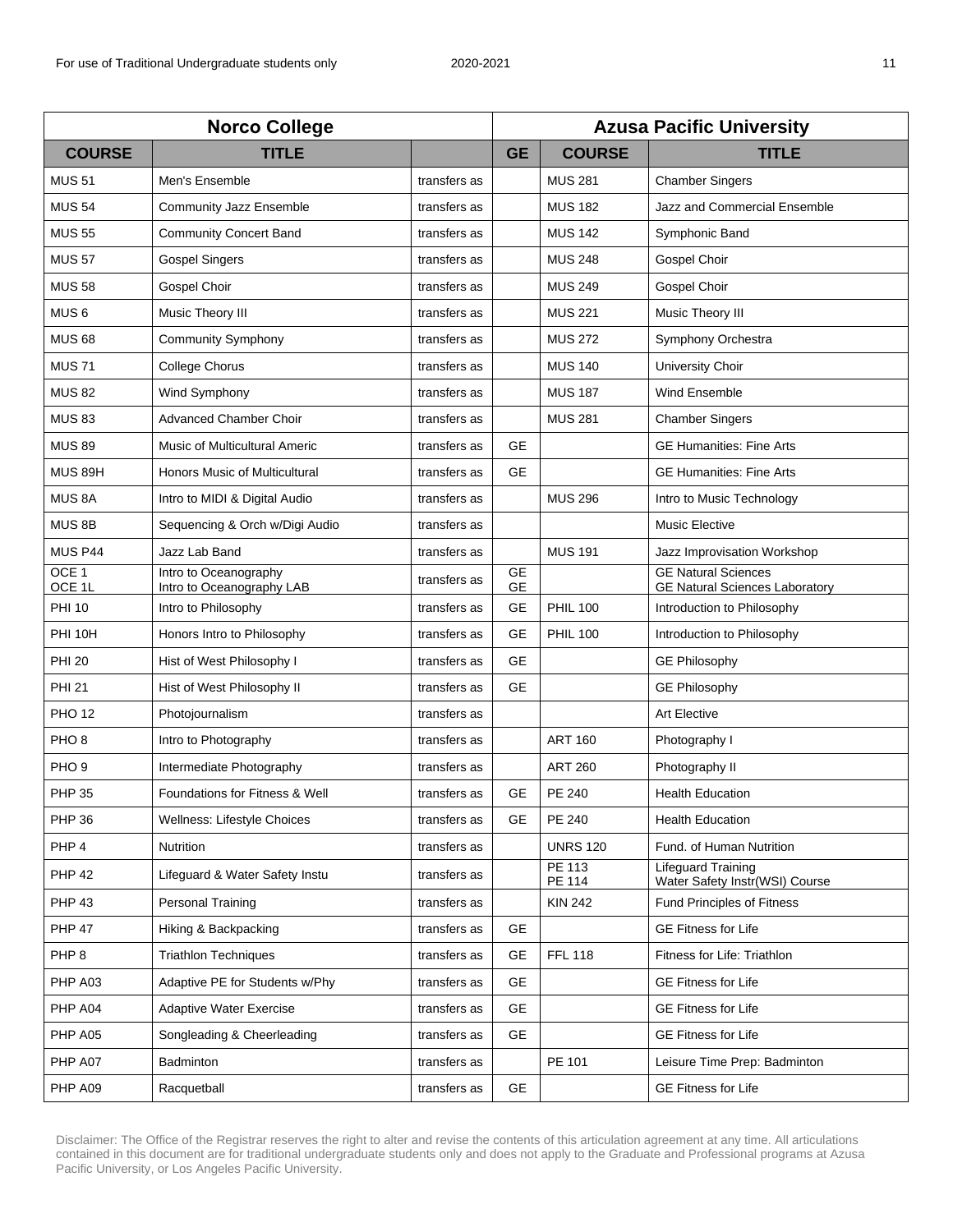| <b>Norco College</b> |                                |              | <b>Azusa Pacific University</b> |                |                               |  |
|----------------------|--------------------------------|--------------|---------------------------------|----------------|-------------------------------|--|
| <b>COURSE</b>        | <b>TITLE</b>                   |              | <b>GE</b>                       | <b>COURSE</b>  | <b>TITLE</b>                  |  |
| PHP A11              | Tennis, Beginning              | transfers as |                                 | PE 104         | Leisure Time Prep: Tennis     |  |
| PHP A12              | Tennis, Intermediate           | transfers as | <b>GE</b>                       |                | <b>GE Fitness for Life</b>    |  |
| PHP A13              | Tennis, Advanced               | transfers as | <b>GE</b>                       |                | <b>GE Fitness for Life</b>    |  |
| PHP A20              | Golf, Beginning                | transfers as |                                 | PE 102         | Leisure Time Prep: Golf       |  |
| PHP A21              | Golf, Intermediate             | transfers as |                                 | PE 102         | Leisure Time Prep: Golf       |  |
| PHP A28              | Swimming, Beginning            | transfers as | <b>GE</b>                       | <b>FFL 112</b> | Fit for Life: Beg Swim & Cond |  |
| PHP A29              | Swimming, Intermediate         | transfers as | <b>GE</b>                       |                | <b>GE Fitness for Life</b>    |  |
| PHP A30              | Swimming, Adv Skills & Conditi | transfers as | <b>GE</b>                       |                | <b>GE Fitness for Life</b>    |  |
| PHP A31              | Water Aerobics & Dep Water Exe | transfers as | <b>GE</b>                       |                | <b>GE Fitness for Life</b>    |  |
| PHP A33              | Track & Field Tech: Running Ev | transfers as | <b>GE</b>                       |                | <b>GE Fitness for Life</b>    |  |
| PHP A34              | Track & Field Tech: Field Even | transfers as | <b>GE</b>                       |                | <b>GE Fitness for Life</b>    |  |
| PHP A36              | <b>Cross Country Skiing</b>    | transfers as | <b>GE</b>                       |                | <b>GE Fitness for Life</b>    |  |
| PHP A46              | Hatha Yoga, Beginning          | transfers as | <b>GE</b>                       |                | <b>GE Fitness for Life</b>    |  |
| PHP A47              | Hatha Yoga, Intermediate       | transfers as | <b>GE</b>                       |                | <b>GE Fitness for Life</b>    |  |
| PHP A57              | Basketball                     | transfers as | <b>GE</b>                       |                | <b>GE Fitness for Life</b>    |  |
| PHP A62              | <b>Flag Football</b>           | transfers as | <b>GE</b>                       |                | <b>GE Fitness for Life</b>    |  |
| PHP A64              | Soccer                         | transfers as | <b>GE</b>                       |                | <b>GE Fitness for Life</b>    |  |
| PHP A67              | Volleyball, Beginning          | transfers as |                                 | PE 103         | Leisure Time Prep: Volleyball |  |
| PHP A68              | Volleyball, Intermediate       | transfers as | <b>GE</b>                       |                | <b>GE Fitness for Life</b>    |  |
| PHP A69              | Volleyball, Advanced           | transfers as | <b>GE</b>                       |                | <b>GE Fitness for Life</b>    |  |
| PHP A70              | Water Polo Techniques          | transfers as | <b>GE</b>                       |                | <b>GE Fitness for Life</b>    |  |
| PHP A74              | Hiking & Backpacking Activitie | transfers as | <b>GE</b>                       |                | <b>GE Fitness for Life</b>    |  |
| PHP A75              | <b>Walking for Fitness</b>     | transfers as | <b>GE</b>                       | <b>FFL 108</b> | Fit for Life: Walking/Jogging |  |
| PHP A77              | Jogging for Fitness            | transfers as | <b>GE</b>                       | <b>FFL 108</b> | Fit for Life: Walking/Jogging |  |
| PHP A78              | Long Distance Running          | transfers as | GE                              |                | <b>GE Fitness for Life</b>    |  |
| PHP A80              | <b>Triathlon Techniques</b>    | transfers as | <b>GE</b>                       | <b>FFL 118</b> | Fitness for Life: Triathlon   |  |
| PHP A81              | <b>Physical Fitness</b>        | transfers as | <b>GE</b>                       |                | <b>GE Fitness for Life</b>    |  |
| PHP A82              | Speed, Agility, & Quickness Tr | transfers as | <b>GE</b>                       |                | <b>GE Fitness for Life</b>    |  |
| PHP A83              | <b>Kickboxing Aerobics</b>     | transfers as | <b>GE</b>                       |                | <b>GE Fitness for Life</b>    |  |
| PHP A85              | <b>Bicycling</b>               | transfers as | <b>GE</b>                       | <b>FFL 109</b> | Fitness for Life: Cycling     |  |
| PHP A86              | <b>Step Aerobics</b>           | transfers as | GE                              | <b>FFL 117</b> | FFL: Cardio Strength Fusion   |  |
| PHP A87              | Step Aerobics, Intermediate    | transfers as | GE                              |                | <b>GE Fitness for Life</b>    |  |
| PHP A88              | Step Aerobics, Advanced        | transfers as | <b>GE</b>                       |                | <b>GE Fitness for Life</b>    |  |
| PHP A89              | <b>Body Sculpting</b>          | transfers as | GE.                             |                | <b>GE Fitness for Life</b>    |  |
| PHP A90              | <b>Weight Training</b>         | transfers as | <b>GE</b>                       | <b>FFL 116</b> | Fit for Life: Weight Training |  |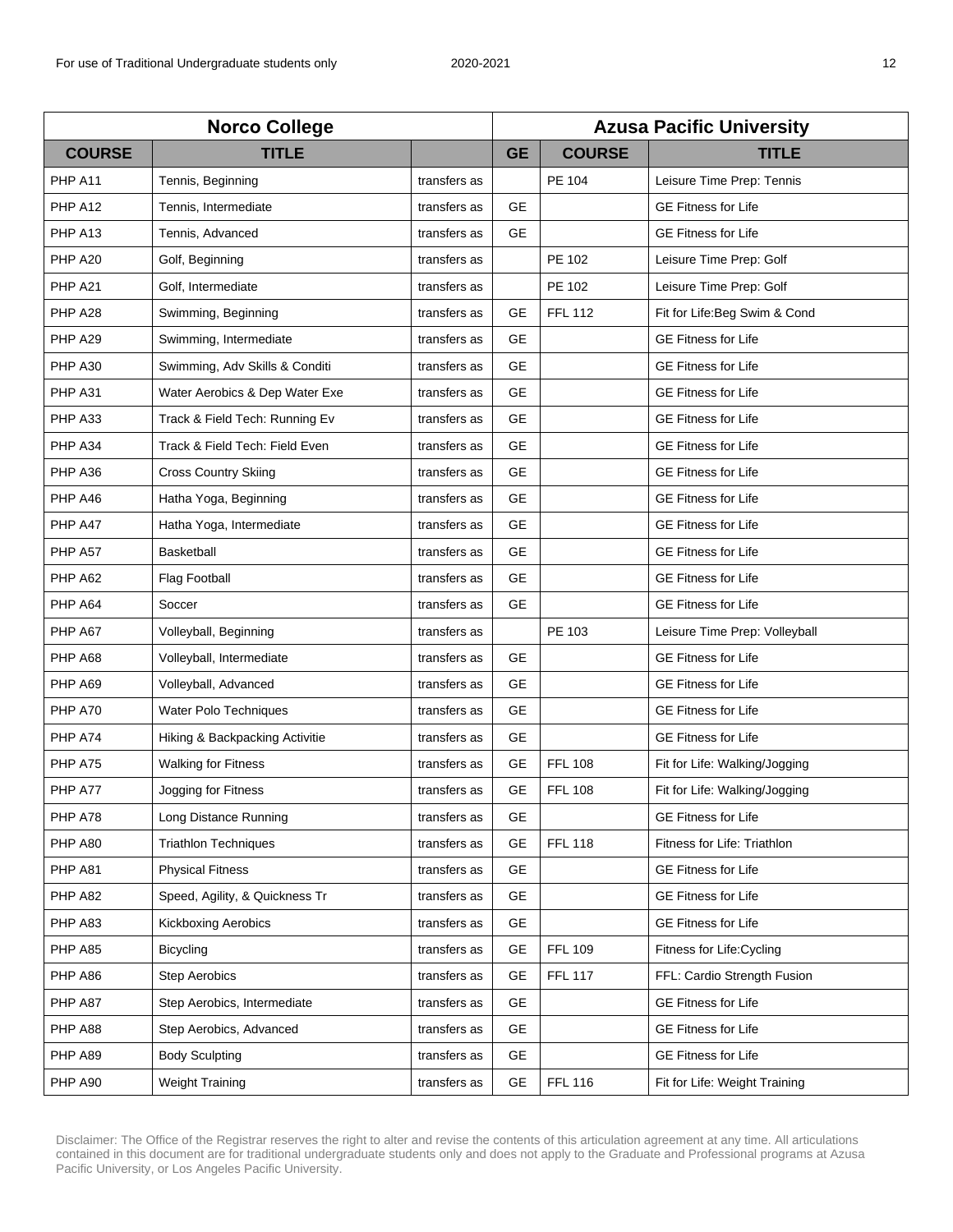| <b>Norco College</b>           |                                        |              | <b>Azusa Pacific University</b> |                 |                                                                     |  |
|--------------------------------|----------------------------------------|--------------|---------------------------------|-----------------|---------------------------------------------------------------------|--|
| <b>COURSE</b>                  | <b>TITLE</b>                           |              | <b>GE</b>                       | <b>COURSE</b>   | <b>TITLE</b>                                                        |  |
| PHP A92                        | Weight Training, Advanced              | transfers as | <b>GE</b>                       |                 | <b>GE Fitness for Life</b>                                          |  |
| PHP A94                        | In Season Varsity Sport Condit         | transfers as | <b>GE</b>                       |                 | <b>GE Fitness for Life</b>                                          |  |
| PHP A95                        | Varsity Sport Conditioning             | transfers as | <b>GE</b>                       |                 | <b>GE Fitness for Life</b>                                          |  |
| PHP V01                        | Cross Country Varsity Men              | transfers as | GE                              |                 | <b>GE Fitness for Life</b>                                          |  |
| PHP V02                        | Football Varsity Men                   | transfers as | <b>GE</b>                       |                 | <b>GE Fitness for Life</b>                                          |  |
| PHP V04                        | <b>Basketball Varsity Men</b>          | transfers as | <b>GE</b>                       |                 | <b>GE Fitness for Life</b>                                          |  |
| PHP V05                        | <b>Baseball Varsity Men</b>            | transfers as | <b>GE</b>                       |                 | <b>GE Fitness for Life</b>                                          |  |
| PHP V06                        | Track & Field Varsity Men              | transfers as | <b>GE</b>                       |                 | <b>GE Fitness for Life</b>                                          |  |
| PHP V07                        | Golf Varsity Men                       | transfers as | <b>GE</b>                       |                 | <b>GE Fitness for Life</b>                                          |  |
| PHP V08                        | <b>Tennis Varsity Men</b>              | transfers as | <b>GE</b>                       |                 | <b>GE Fitness for Life</b>                                          |  |
| PHP V09                        | Swimming & Diving Varsity Men          | transfers as | <b>GE</b>                       |                 | <b>GE Fitness for Life</b>                                          |  |
| PHP V10                        | Soccer Varsity Men                     | transfers as | <b>GE</b>                       |                 | <b>GE Fitness for Life</b>                                          |  |
| PHP V11                        | Pep Squad Varsity Men & Women          | transfers as | <b>GE</b>                       |                 | <b>GE Fitness for Life</b>                                          |  |
| PHP V <sub>12</sub>            | Cross Country Varsity Women            | transfers as | <b>GE</b>                       |                 | <b>GE Fitness for Life</b>                                          |  |
| PHP V14                        | Track & Field Varsity Women            | transfers as | <b>GE</b>                       |                 | <b>GE Fitness for Life</b>                                          |  |
| PHP V18                        | Tennis Varsity Women                   | transfers as | <b>GE</b>                       |                 | <b>GE Fitness for Life</b>                                          |  |
| PHP V19                        | Swim & Diving Varsity Women            | transfers as | <b>GE</b>                       |                 | <b>GE Fitness for Life</b>                                          |  |
| PHP V20                        | <b>Basketball Varsity Women</b>        | transfers as | <b>GE</b>                       |                 | <b>GE Fitness for Life</b>                                          |  |
| <b>PHP V21</b>                 | Volleyball Varsity Women               | transfers as | <b>GE</b>                       |                 | <b>GE Fitness for Life</b>                                          |  |
| PHP V22                        | Fastpitch Varsity Women                | transfers as | <b>GE</b>                       |                 | <b>GE Fitness for Life</b>                                          |  |
| PHP V23                        | Water Polo Varstiy Men                 | transfers as | <b>GE</b>                       |                 | <b>GE Fitness for Life</b>                                          |  |
| PHP V24                        | Water Polo Varsity Women               | transfers as | <b>GE</b>                       |                 | <b>GE Fitness for Life</b>                                          |  |
| PHP V25                        | Soccer Varsity Women                   | transfers as | GE                              |                 | <b>GE Fitness for Life</b>                                          |  |
| <b>PHY 10</b><br><b>PHY 11</b> | Intro General Physics<br>Physics Lab   | transfers as | GE<br>GE                        |                 | <b>GE Natural Sciences</b><br><b>GE Natural Sciences Laboratory</b> |  |
| PHY <sub>2A</sub>              | <b>General Physics</b>                 | transfers as | GE                              | <b>PHYC 151</b> | Physics for Life Sciences I                                         |  |
| PHY 2B                         | General Physics II                     | transfers as |                                 | <b>PHYC 152</b> | Physics for Life Sciences II                                        |  |
| PHY 4A                         | Mechanics                              | transfers as | GE                              | <b>PHYC 161</b> | Physics for Sci & Engineer I                                        |  |
| PHY 4B                         | Electricity & Magnetism                | transfers as |                                 | <b>PHYC 162</b> | Physics for Sci & Engineer II                                       |  |
| PHY 4C<br>PHY 4D               | Heat, Light, & Waves<br>Modern Physics | transfers as |                                 | <b>PHYC 263</b> | Physics for Sci & Engineer III                                      |  |
| PHYS C56                       | <b>Walking For Fitness</b>             | transfers as | <b>GE</b>                       |                 | <b>GE Fitness for Life</b>                                          |  |
| POL <sub>1</sub>               | <b>American Politics</b>               | transfers as | GE                              | <b>POLI 150</b> | American Government                                                 |  |
| <b>POL 11</b>                  | <b>Political Theory</b>                | transfers as |                                 | <b>POLI 160</b> | Introduction to Politics                                            |  |
| <b>POL 12</b>                  | <b>State &amp; Local Politics</b>      | transfers as |                                 | <b>POLI 220</b> | State and Local Government                                          |  |
| POL 1H                         | <b>Honors American Politics</b>        | transfers as | <b>GE</b>                       | <b>POLI 150</b> | American Government                                                 |  |
| POL <sub>2</sub>               | <b>Comparative Politics</b>            | transfers as | GE                              |                 | GE Civic Know. & Engagement                                         |  |
|                                |                                        |              |                                 |                 |                                                                     |  |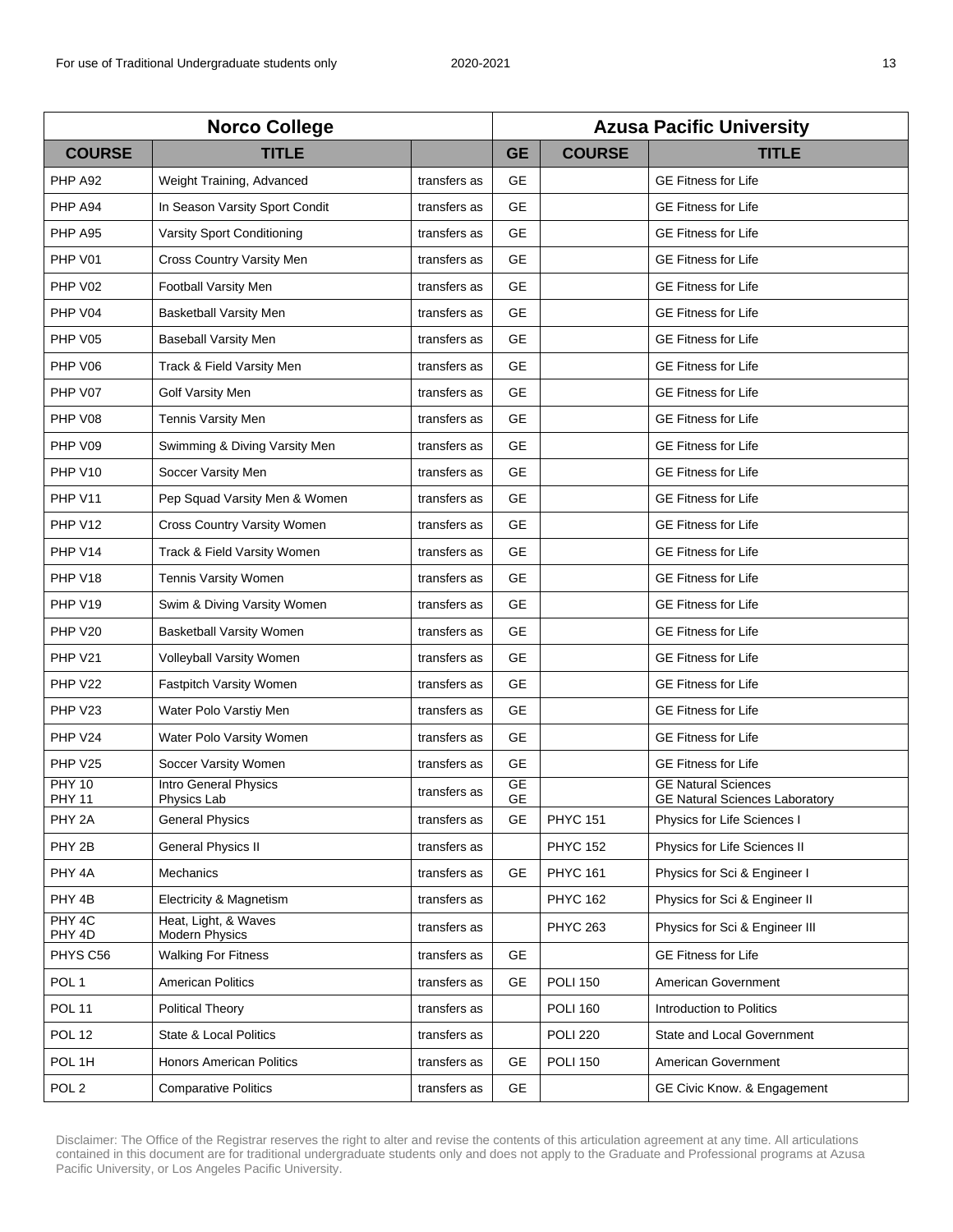| <b>Norco College</b> |                                       |              | <b>Azusa Pacific University</b> |                 |                                     |
|----------------------|---------------------------------------|--------------|---------------------------------|-----------------|-------------------------------------|
| <b>COURSE</b>        | <b>TITLE</b>                          |              | <b>GE</b>                       | <b>COURSE</b>   | <b>TITLE</b>                        |
| POL 2H               | <b>Honors Comparative Politics</b>    | transfers as | <b>GE</b>                       |                 | GE Civic Know. & Engagement         |
| POL <sub>3</sub>     | Introduction to Politics              | transfers as |                                 | <b>POLI 160</b> | Introduction to Politics            |
| POL <sub>4</sub>     | Intro to World Politics               | transfers as |                                 | <b>POLI 180</b> | Intro International Relations       |
| POL <sub>4H</sub>    | <b>Honors Intro to World Politics</b> | transfers as |                                 | <b>POLI 180</b> | Intro International Relations       |
| POL <sub>5</sub>     | The Law and Politics                  | transfers as | <b>GE</b>                       |                 | GE Civic Know. & Engagement         |
| POL 7A               | <b>Current Global Issues</b>          | transfers as |                                 | <b>POLI 210</b> | <b>Current Events</b>               |
| POL 7B               | <b>Current Global Issues</b>          | transfers as |                                 | <b>POLI 210</b> | <b>Current Events</b>               |
| POL 7C               | <b>Current Global Issues</b>          | transfers as |                                 | <b>POLI 210</b> | <b>Current Events</b>               |
| POL 7D               | <b>Current Global Issues</b>          | transfers as |                                 | <b>POLI 210</b> | <b>Current Events</b>               |
| POR <sub>1</sub>     | Portuguese 1                          | transfers as | <b>GE</b>                       | <b>MODL 101</b> | Modern Language I                   |
| POR <sub>2</sub>     | Portuguese 2                          | transfers as | <b>GE</b>                       | <b>MODL 102</b> | Modern Language II                  |
| PSY <sub>1</sub>     | General Psychology                    | transfers as | GE                              | <b>PSYC 110</b> | General Psychology                  |
| PSY <sub>1H</sub>    | Honors General Psychology             | transfers as | <b>GE</b>                       | <b>PSYC 110</b> | General Psychology                  |
| PSY <sub>2</sub>     | Physiological Psychcology             | transfers as |                                 | <b>PSYC 292</b> | Intro to Brain and Behavior         |
| <b>PSY 33</b>        | <b>Theories of Personality</b>        | transfers as |                                 | <b>PSYC 380</b> | Psychology of Personality           |
| <b>PSY 35</b>        | Abnormal Psychology                   | transfers as |                                 | <b>PSYC 360</b> | Abnormal Psychology                 |
| <b>PSY 48</b>        | <b>Stats for Behavioral Sciences</b>  | transfers as | <b>GE</b>                       | <b>MATH 130</b> | Introduction to Statistics          |
| <b>PSY 50</b>        | Research Methods in Psychology        | transfers as | <b>GE</b>                       | <b>PSYC 362</b> | Research Methods in Psychology      |
| PSY <sub>8</sub>     | Introduction to Social Psych          | transfers as |                                 | <b>PSYC 320</b> | Social Psychology                   |
| PSY <sub>9</sub>     | Developmental Psych                   | transfers as | <b>GE</b>                       | <b>PSYC 290</b> | Human Growth and Development        |
| RUS <sub>1</sub>     | Russian 1                             | transfers as | <b>GE</b>                       | MODL 101        | Modern Language I                   |
| RUS <sub>1B</sub>    | Russian 1B                            | transfers as | <b>GE</b>                       |                 | GE Foreign Language 1st Qtr         |
| RUS <sub>2</sub>     | Russian 2                             | transfers as | <b>GE</b>                       | <b>MODL 102</b> | Modern Language II                  |
| SOC <sub>1</sub>     | Intro to Sociology                    | transfers as | <b>GE</b>                       | <b>SOC 120</b>  | Introduction to Sociology           |
| <b>SOC 12</b>        | Marriage and Family Relations         | transfers as |                                 | SOC 230         | <b>Comparative Family Systems</b>   |
| SOC <sub>1H</sub>    | Honors Intro to Sociology             | transfers as | GE                              | SOC 120         | Introduction to Sociology           |
| SOC <sub>2</sub>     | American Social Problems              | transfers as |                                 | <b>SOC 225</b>  | <b>Contemporary Social Problems</b> |
| <b>SOC 20</b>        | Intro to Criminology                  | transfers as |                                 |                 | Sociology Elective                  |
| <b>SOC 48</b>        | <b>Stats for Beh Sciences</b>         | transfers as | <b>GE</b>                       | <b>MATH 130</b> | Introduction to Statistics          |
| <b>SOC 50</b>        | Intro to Soc Research Methods         | transfers as |                                 |                 | Sociology Elective                  |
| SPA <sub>1</sub>     | Spanish 1                             | transfers as | GE                              | <b>SPAN 101</b> | <b>Elementary Spanish I</b>         |
| SPA <sub>1H</sub>    | Honors Spanish I                      | transfers as | GE                              | <b>SPAN 101</b> | Elementary Spanish I                |
| SPA <sub>2</sub>     | Spanish 2                             | transfers as | GE                              | <b>SPAN 102</b> | <b>Elementary Spanish II</b>        |
| SPA 2H               | Honors Spanish 2                      | transfers as | GE                              | <b>SPAN 102</b> | <b>Elementary Spanish II</b>        |
| SPA <sub>3</sub>     | Spanish 3                             | transfers as |                                 | <b>SPAN 201</b> | Intermediate Spanish I              |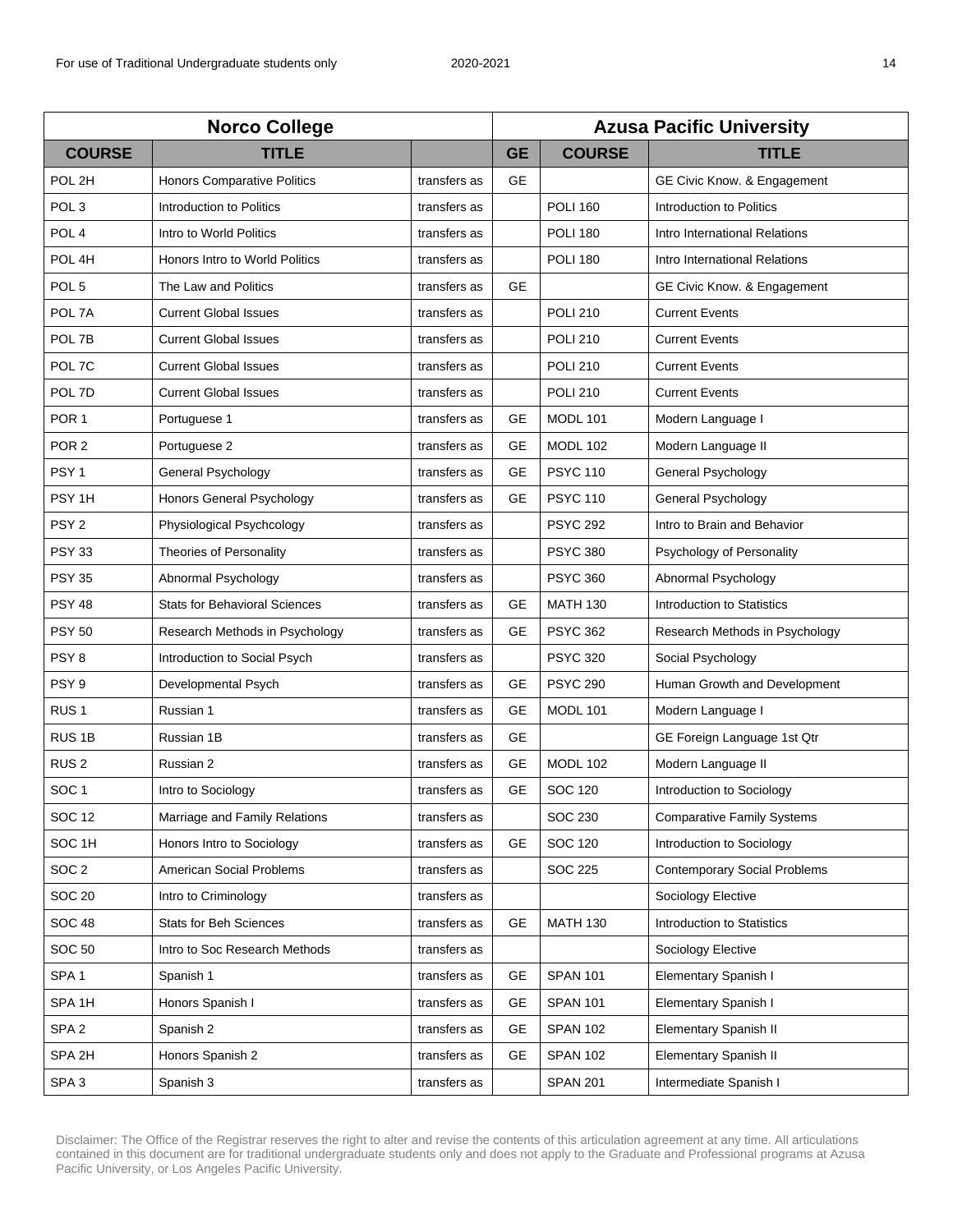| <b>Norco College</b> |                          |              | <b>Azusa Pacific University</b> |                 |                             |
|----------------------|--------------------------|--------------|---------------------------------|-----------------|-----------------------------|
| <b>COURSE</b>        | <b>TITLE</b>             |              | <b>GE</b>                       | <b>COURSE</b>   | TITLE                       |
| SPA <sub>4</sub>     | Spanish 4                | transfers as |                                 | <b>SPAN 202</b> | Intermediate Spanish II     |
| SPE <sub>1</sub>     | <b>Public Speaking</b>   | transfers as | <b>GE</b>                       | <b>COMM 111</b> | <b>Public Communication</b> |
| SPE 10A              | Forensics                | transfers as |                                 | <b>COMM 116</b> | Intercollegiate Forensics   |
| SPE 1H               | Honors Public Speaking   | transfers as | <b>GE</b>                       | <b>COMM 111</b> | <b>Public Communication</b> |
| <b>TEL 12</b>        | History of American Film | transfers as | <b>GE</b>                       | <b>CINE 285</b> | History of Film             |
| THE <sub>3</sub>     | Intro to the Theater     | transfers as | GE                              | <b>THTR 115</b> | Introduction to Theater     |